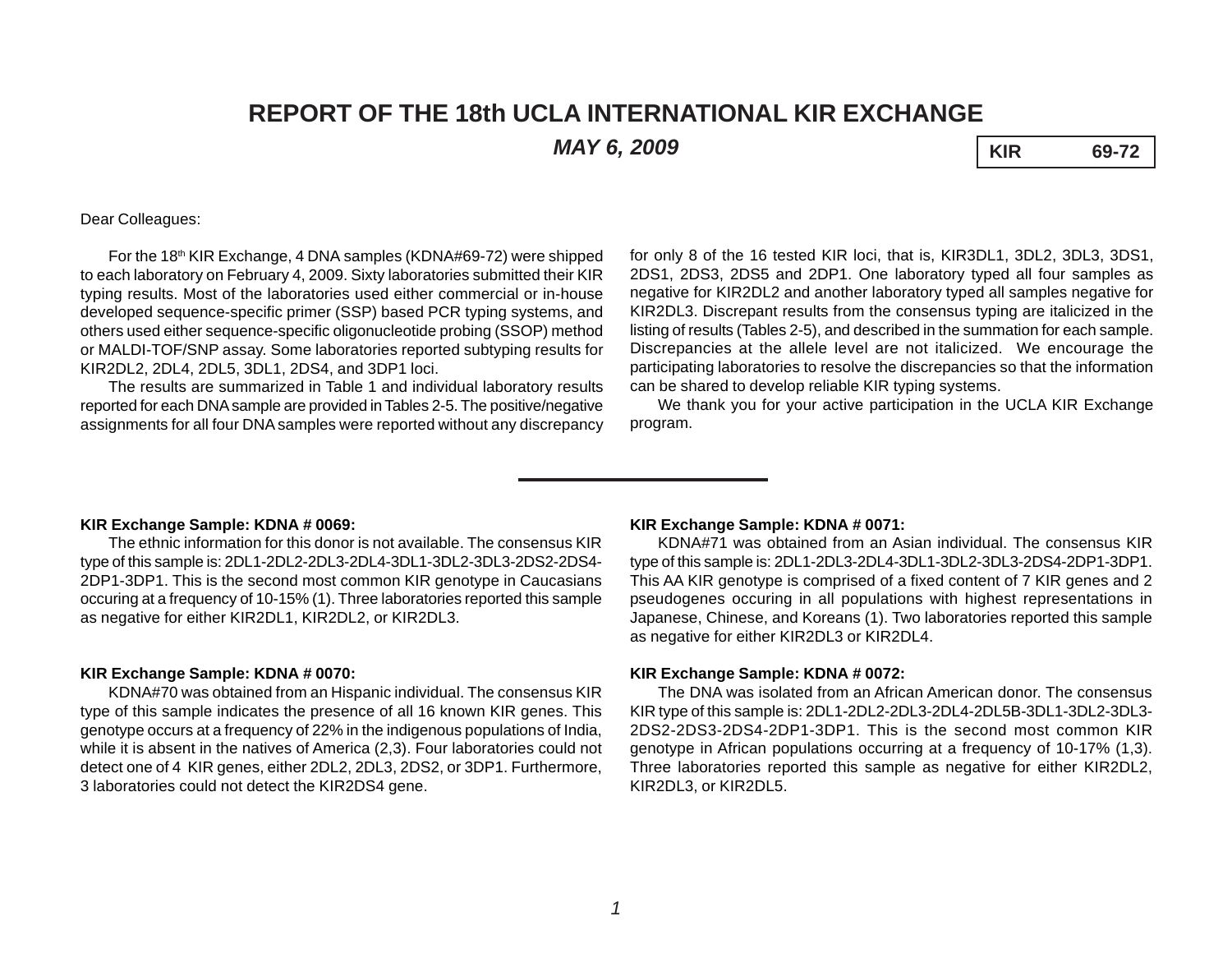## **References**

- 1. Yawata, M., Yawata, N., Abi-Rached, L., and Parham, P. (2002). Variation within the human killer cell immunoglobulin-like receptor (KIR) gene family. Crit Rev Immunol *22*, 463-482.
- 2. Gendzekhadze, K., Norman, P. J., Abi-Rached, L., Layrisse, Z., and Parham, P. (2006). High KIR diversity in Amerindians is maintained using few gene-content haplotypes. Immunogenetics *58*, 474-480.
- 3. Rajalingam, R., Du, Z., Meenagh, A., Luo, L., Kavitha, V. J., Pavithra-Arulvani, R., Vidhyalakshmi, A., Sharma, S. K., Balazs, I., Reed, E. F.*, et al.* (2008). Distinct diversity of KIR genes in three southern Indian populations: comparison with world populations revealed a link between KIR gene content and pre-historic human migrations. Immunogenetics *60*, 207-217.

## *Arlene Locke, Marie Lau, Elaine F. Reed, and Raja Rajalingam NEXT MAILING DATE: August 5, 2009*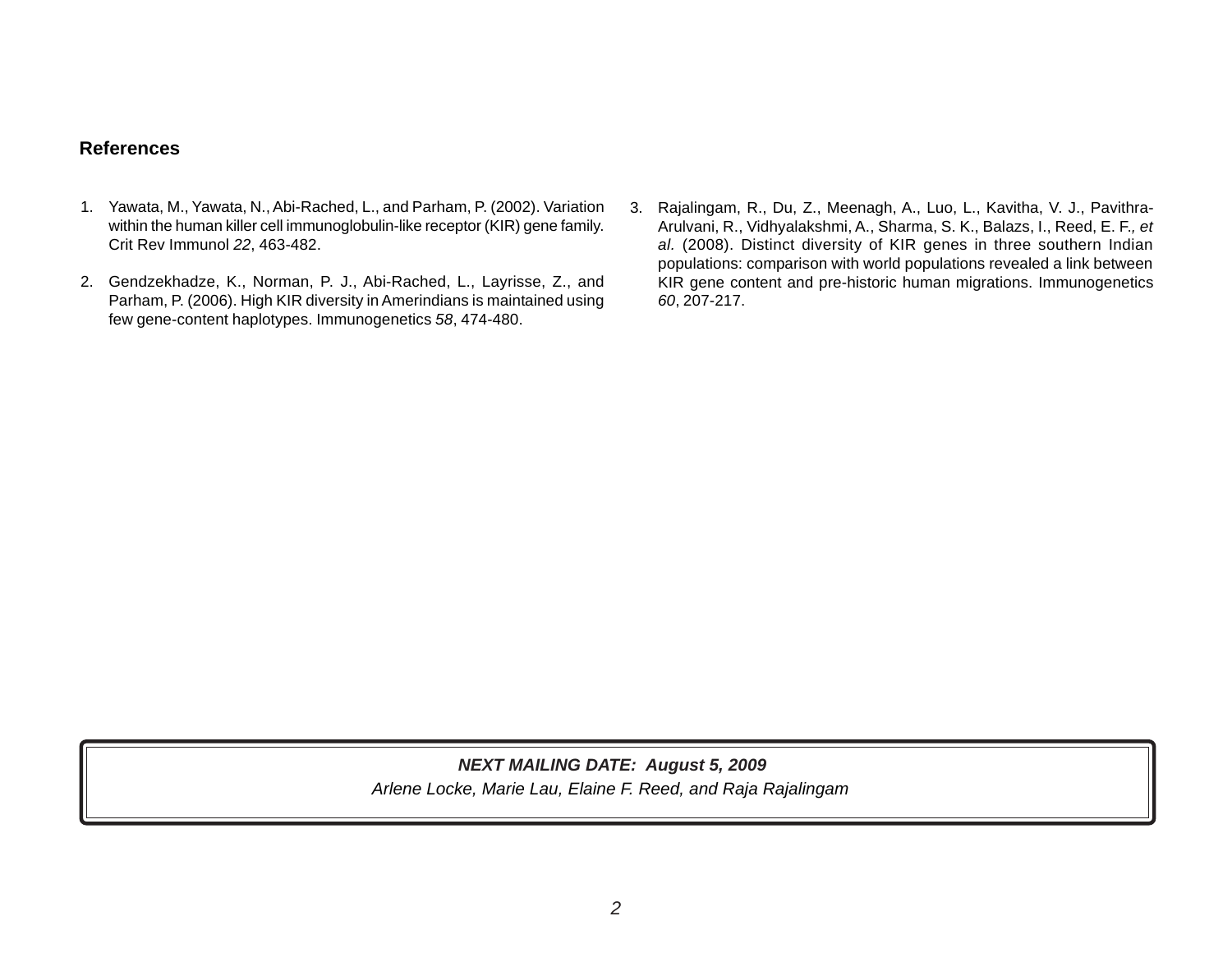|                   |       |                           |                              |                                                                                                       |                              | Table 1. Summary of the 18th KIR Exchange (KDNA#69-72)                                                                           |                                                                                                                                                                                                   |                                                                      |                             |                      |            |                                                          |                                     |                          |                                                                                                                                                                                                                                                                                                                                |            |                      |                                                                                                                                                                                      |
|-------------------|-------|---------------------------|------------------------------|-------------------------------------------------------------------------------------------------------|------------------------------|----------------------------------------------------------------------------------------------------------------------------------|---------------------------------------------------------------------------------------------------------------------------------------------------------------------------------------------------|----------------------------------------------------------------------|-----------------------------|----------------------|------------|----------------------------------------------------------|-------------------------------------|--------------------------|--------------------------------------------------------------------------------------------------------------------------------------------------------------------------------------------------------------------------------------------------------------------------------------------------------------------------------|------------|----------------------|--------------------------------------------------------------------------------------------------------------------------------------------------------------------------------------|
| <b>KIR</b><br>Ex. |       | $DNA$ # reporting<br>labs | <b>2DL1</b>                  | 2DL2                                                                                                  | 2DL3                         | <b>2DL4</b>                                                                                                                      | <b>2DL5</b>                                                                                                                                                                                       | 3DL1                                                                 | 3DL2 3DL3                   |                      | 3DS1       | <b>2DS1</b>                                              |                                     | 2DS2 2DS3                | <b>2DS4</b>                                                                                                                                                                                                                                                                                                                    | 2DS5       | <b>2DP1</b>          | 3DP1                                                                                                                                                                                 |
|                   | #0069 | 60                        | <b>POS</b><br><b>NEG [1]</b> | <b>IPOS</b><br>*001-*003/<br>$005$ [2]<br>$*001 - *003$<br>005[1]<br>*003/ *005 [1]<br><b>NEG [1]</b> | <b>POS</b>                   | <b>POS</b><br>NEG [1] *001-005/ *007/<br>*008/ *011/ *012 [1]<br>*001- *006/ *010/<br>*012// *007- *009/<br>$*011$ [1]<br>NT [2] | <b>NEG</b>                                                                                                                                                                                        | <b>POS</b><br>$*002$ [1]<br>*001- *002/<br>*005- *009 [1]            | <b>POS</b><br>NT [1] NT [1] | <b>POS</b>           | <b>NEG</b> | <b>INEG</b>                                              | <b>POS</b><br>$*001-$<br>$*005$ [1] | <b>NEG</b>               | <b>POS</b><br>*001/ *002 [18]<br>*001 [6]<br><b>FULL</b> [4]<br>$*001, -[1]$<br>*001, *001 [1]<br>*001-*002 [1]<br>*003g [1]                                                                                                                                                                                                   | <b>NEG</b> | <b>POS</b><br>NT [3] | <b>POS</b><br>*001/ *002/<br>*004, *003 [8]<br>$*003$ [5]<br>*001/ *002/<br>*004, *003/<br>*005/ *006 [2]<br>*001/ *002/ *004<br>$[1]$<br>*001- *004 [1]<br>*001- *006 [1]<br>NT [3] |
| #18               | #0070 | 60                        | <b>POS</b>                   | <b>POS</b><br>*001- *003/<br>$*005[3]$<br>$*001 - *003,$<br>$*005$ [1]<br><b>NEG [1]</b>              | <b>POS</b><br><b>NEG [1]</b> | lPOS<br>*001-*006/ *010/<br>*012// *007- *009/<br>$*011$ [1]<br>*001- *008/ *011/<br>$*012$ [1]<br>NT [2]                        | <b>POS</b><br>A, B [14]<br>A*001/*005,<br>B*002/ *004/ *007<br>$[2]$<br>A*001/*005,<br>B*002- *004/ *006-<br>*009 [1]<br>B*002 [1]                                                                | <b>POS</b><br>*007 [1]<br>*001- *002/<br>*005- *009 [1]              | <b>POS</b><br>NT [1] NT [1] | <b>POS POS</b>       |            | lpos.<br>*002- *004 [1] NEG<br>*002- *004/<br>$*008$ [1] | <b>POS</b><br>$[1]$                 | <b>POS</b><br>$*001$ [1] | POS<br>*003-*007 [13]<br>*003/ *004/ *006/ *007 [5]<br>*003/ *004/ *006/ *007/ *009 [3]<br><b>DEL</b> [3]<br>*004 [2]<br>*001- *006/ *009 [1]<br>*003 [1]<br>*003g [1]<br>*003/ *004/ *006 [1]<br>*003/ *004/ *006/ *007/ *009 [1]<br>*003/ *004/ *006/ *007/ *009, - [1]<br>*004, *004 [1]<br><b>NEG</b> [3]                  | <b>POS</b> | <b>POS</b><br>NT [3] | <b>POS</b><br>*003 [22]<br>*003/ *005/ *006<br>$[3]$<br>$*003, -[1]$<br>*00301/ *00302<br>[1]<br><b>NEG [1]</b><br>NT [3]                                                            |
|                   | #0071 | 60                        | <b>POS</b>                   | <b>NEG</b>                                                                                            | <b>POS</b><br>NEG [1]        | <b>POS</b><br>*001-*005/ *007/<br>*008/ *011/ *012 [1]<br>*007-*009/ *011 [1]<br><b>NEG</b> [1]<br>NT [2]                        | <b>NEG</b>                                                                                                                                                                                        | <b>POS</b><br>*005, *019 [1] NT [1]<br>*001- *002/<br>*005- *009 [1] | <b>POS</b>                  | <b>POS</b><br>NT [1] | <b>NEG</b> | <b>NEG</b>                                               | <b>NEG</b>                          | <b>NEG</b>               | <b>POS</b><br>*003-*007 [14]<br>*003/ *004/ *006/ *007 [4]<br>*003/ *004/ *006/ *007/ *009 [4]<br><b>DEL</b> [4]<br>*003 [1]<br>*003/ *004/ *006 [1]<br>*003/ *004/ *006/ *007/ *009, - [1]<br>*003/ *006/ *007/ *009 [1]<br>*003/ *006/ *007/ *009, *003/ *006/ *007/<br>*009 [1]<br>*003g [1]<br>*001/ *002 [1]              | <b>NEG</b> | <b>POS</b><br>NT [3] | <b>POS</b><br>*003 [23]<br>*003/ *005/ *006<br>$[3]$<br>*00301/ *00302<br>$[1]$<br>$*003, -[1]$<br>NT [3]                                                                            |
|                   | #0072 | 60                        | <b>POS</b>                   | <b>IPOS</b><br>$*001 - *003/$<br>$*005$ [3]<br>*001- *003,<br>$*005$ [1]<br><b>NEG [1]</b>            | <b>POS</b><br><b>NEG [1]</b> | <b>POS</b><br>*001- *006/ *010/<br>*012// *007- *009/<br>$*011$ [1]<br>*001- *008/ *011/<br>*012 [1]<br>NT [2]                   | <b>POS</b><br>B [17]<br>B*002 [1]<br>B*002- *004/ *006/<br>$*007$ [1]<br>B*002/ *004/ *007<br>[1]<br>B*002/ *004/ *007<br>B*003/ *006 [1]<br>B*002/ *009 [1]<br>B*003/ *006 [1]<br><b>NEG</b> [1] | POS<br>*007 [1]<br>*001- *002/<br>*005- *009 [1]                     | <b>POS</b><br>NT [1] NT [1] | <b>POS</b>           | <b>NEG</b> | <b>INEG</b>                                              | <b>POS</b>                          | <b>IPOS</b><br>*001 [1]  | <b>POS</b><br>*001/ *002, *003- *007 [6]<br>DEL, FULL [3]<br>*001- *007 [3]<br>*001/ *002, *003/ *004/ *006/ *007 [2]<br>*001, *003/ *004/ *006/ *007/ *009 [2]<br><b>FULL [1]</b><br>*001, *003g [1]<br>*001, *004 [1]<br>*001- *007 [1]<br>*001/ *003/ *004/ *006/ *007/ *009 [2]<br>*001// *003/ *004/ *006/ *007/ *009 [1] | <b>NEG</b> | <b>POS</b><br>NT [3] | lPOS<br>*003 [23]<br>*003/ *005/ *006<br>$[3]$<br>*00301/*00302<br>$[1]$<br>$*003, -[1]$<br>NT [3]                                                                                   |

**KEY for Table 1**

[ ] - number of labs reporting allele assignment/POS/NEG/NT

POS - Presence of gene

NEG - Absence of gene

NT - Not typed

italics - assignment different from consensus

#### **KEY for Tables 2-5**

italics - assignment different from consensus

SSP - Sequence-specific priming-based typing

SSOP - Sequence-specific oligonucleotide probing-based typing

RSSOP - Reverse Sequence-specific oligonucleotide probing-based typing SBT - Sequencing-based typing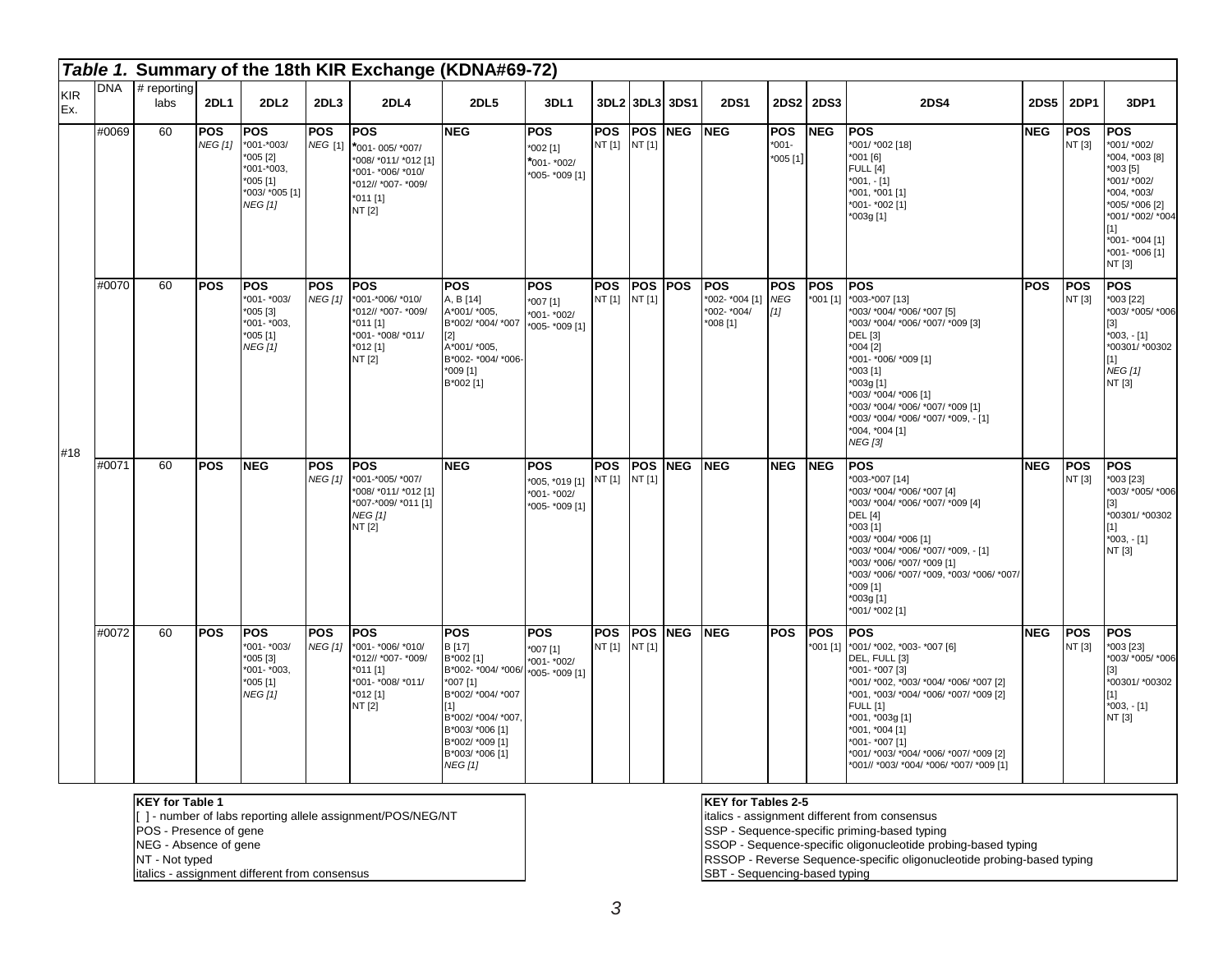| Table 2. KIR Exchange Sample: KDNA #69       |             |                  |            |                     |                          |            |                  |            |                          |             |             |                          |                   |                          |             |                    |                      |
|----------------------------------------------|-------------|------------------|------------|---------------------|--------------------------|------------|------------------|------------|--------------------------|-------------|-------------|--------------------------|-------------------|--------------------------|-------------|--------------------|----------------------|
| <b>CTR Investigator Name</b>                 | <b>2DL1</b> | 2DL <sub>2</sub> | 2DL3       | <b>2DL4</b>         | <b>2DL5</b>              | 3DL1       | 3DL <sub>2</sub> | 3DL3       | 3DS1                     | <b>2DS1</b> | <b>2DS2</b> | <b>2DS3</b>              | <b>2DS4</b>       | <b>2DS5</b>              | <b>2DP1</b> | 3DP1               | <b>METHOD</b>        |
|                                              |             |                  |            |                     |                          |            |                  |            |                          |             |             |                          | $*001/$           |                          |             |                    |                      |
| 5488 Adams, Sharon                           | POS         | POS              | POS        | POS                 | <b>NEG</b>               | POS        | POS              | POS        | <b>NEG</b>               | <b>NEG</b>  | POS         | <b>NEG</b>               | *002              | <b>NEG</b>               | POS         | POS                | <b>SSP</b>           |
|                                              |             |                  |            | $*001 -$            |                          |            |                  |            |                          |             |             |                          |                   |                          |             |                    |                      |
|                                              |             |                  |            | $*006/$             |                          |            |                  |            |                          |             |             |                          |                   |                          |             |                    |                      |
|                                              |             |                  |            | $*010/$             |                          |            |                  |            |                          |             |             |                          |                   |                          |             |                    |                      |
|                                              |             | $*001 -$         |            | $*012/$<br>$*007 -$ |                          |            |                  |            |                          |             |             |                          |                   |                          |             |                    |                      |
|                                              |             | $*003/$          |            | $*009/$             |                          |            |                  |            |                          |             |             |                          |                   |                          |             |                    |                      |
| 8033 Balazs, Ivan                            | <b>POS</b>  | $*005$           | <b>POS</b> | $*011$              | <b>NEG</b>               | POS        | POS              | <b>POS</b> | <b>NEG</b>               | <b>NEG</b>  | POS         | <b>NEG</b>               | $*001$            | <b>NEG</b>               | <b>POS</b>  | POS                | <b>RSSOP</b>         |
|                                              |             |                  |            |                     |                          |            |                  |            |                          |             |             |                          | $*001/$           |                          |             |                    |                      |
| 8050 Baxter-Lowe, Lee                        | POS         | <b>POS</b>       | POS        | POS                 | <b>NEG</b>               | <b>POS</b> | POS              | POS        | <b>NEG</b>               | <b>NEG</b>  | POS         | <b>NEG</b>               | *002              | <b>NEG</b>               | <b>POS</b>  | POS                | <b>SSP</b>           |
|                                              |             |                  |            |                     |                          |            |                  |            |                          |             |             |                          |                   |                          |             | $*001/$            |                      |
|                                              |             |                  |            |                     |                          |            |                  |            |                          |             |             |                          |                   |                          |             | $*002/$<br>$*004,$ |                      |
|                                              |             |                  |            |                     |                          |            |                  |            |                          |             |             |                          |                   |                          |             | $*003/$            |                      |
|                                              |             |                  |            |                     |                          |            |                  |            |                          |             |             |                          |                   |                          |             | $*005/$            |                      |
| 8025 Carrington&Marti                        | POS         | POS              | POS        | POS                 | <b>NEG</b>               | POS        | POS              | POS        | <b>NEG</b>               | <b>NEG</b>  | POS         | <b>NEG</b>               | <b>FULL</b>       | <b>NEG</b>               | <b>POS</b>  | $*006$             | <b>SSP</b>           |
| 785 Chan, Soh Ha                             | <b>POS</b>  | POS              | POS        | POS                 | <b>NEG</b>               | POS        | POS              | POS        | <b>NEG</b>               | <b>NEG</b>  | POS         | <b>NEG</b>               | POS               | <b>NEG</b>               | POS         | POS                | <b>SSP</b>           |
| 3224 Chen, Dong-Feng                         | <b>POS</b>  | POS              | POS        | POS                 | <b>NEG</b>               | POS        | POS              | POS        | <b>NEG</b>               | <b>NEG</b>  | POS         | NEG                      | POS               | <b>NEG</b>               | POS         | POS                | RSSOP,SSP            |
| 124 Christiansen&Wit                         | POS<br>POS  | POS<br>POS       | POS<br>POS | POS<br>POS          | <b>NEG</b><br><b>NEG</b> | POS<br>POS | POS<br>POS       | POS        | <b>NEG</b><br><b>NEG</b> | <b>NEG</b>  | POS<br>POS  | <b>NEG</b><br><b>NEG</b> | POS<br>POS        | <b>NEG</b><br><b>NEG</b> | NT<br>POS   | <b>NT</b><br>POS   | <b>MULTIPLEX SSP</b> |
| 3632 Colombe,Beth                            |             |                  |            |                     |                          | $*001 -$   |                  | POS        |                          | <b>NEG</b>  |             |                          |                   |                          |             |                    | <b>SSP</b>           |
|                                              |             |                  |            |                     |                          | $*002/$    |                  |            |                          |             |             |                          |                   |                          |             |                    |                      |
|                                              |             |                  |            |                     |                          | $*005 -$   |                  |            |                          |             | $*001 -$    |                          |                   |                          |             |                    |                      |
| 5130 Costeas, Paul A.                        | <b>POS</b>  | <b>POS</b>       | <b>POS</b> | <b>POS</b>          | <b>NEG</b>               | $*009$     | <b>POS</b>       | <b>POS</b> | <b>NEG</b>               | <b>NEG</b>  | $*005$      | <b>NEG</b>               | $*001$            | <b>NEG</b>               | <b>POS</b>  | $*003$             | <b>SSP</b>           |
|                                              |             |                  |            |                     |                          |            |                  |            |                          |             |             |                          |                   |                          |             | $*001/$            |                      |
|                                              |             |                  |            |                     |                          |            |                  |            |                          |             |             |                          |                   |                          |             | $*002/$            |                      |
|                                              | POS         | POS              | POS        | POS                 | <b>NEG</b>               | POS        | POS              | POS        | <b>NEG</b>               | <b>NEG</b>  | POS         | <b>NEG</b>               | $*001/$<br>*002   | <b>NEG</b>               | <b>POS</b>  | $*004,$<br>$*003$  |                      |
| 189 Crowe, Deborah<br>8030 Davidson&Poulto   | POS         | <b>NEG</b>       | POS        | POS                 | <b>NEG</b>               | POS        | POS              | POS        | <b>NEG</b>               | NEG         | <b>POS</b>  | NEG                      | $*001$            | <b>NEG</b>               | POS         | POS                | <b>SSOP</b>          |
|                                              |             | $*001 -$         |            |                     |                          |            |                  |            |                          |             |             |                          |                   |                          |             |                    |                      |
|                                              |             | $*003,$          |            |                     |                          |            |                  |            |                          |             |             |                          |                   |                          |             |                    |                      |
| 1108 Davis, Mary                             | <b>POS</b>  | $*005$           | POS        | <b>POS</b>          | <b>NEG</b>               | POS        | POS              | POS        | <b>NEG</b>               | <b>NEG</b>  | POS         | <b>NEG</b>               | $*001$            | <b>NEG</b>               | <b>POS</b>  | POS                | <b>SSOP</b>          |
|                                              |             |                  |            |                     |                          |            |                  |            |                          |             |             |                          |                   |                          |             | $*001/$            |                      |
|                                              |             |                  |            |                     |                          |            |                  |            |                          |             |             |                          |                   |                          |             | $*002/$            |                      |
|                                              | POS         | <b>POS</b>       | POS        | <b>POS</b>          | <b>NEG</b>               | <b>POS</b> | POS              | POS        | <b>NEG</b>               | <b>NEG</b>  | <b>POS</b>  | <b>NEG</b>               | $*001/$<br>$*002$ | <b>NEG</b>               | <b>POS</b>  | $*004,$<br>$*003$  | <b>SSP</b>           |
| 8031 Dinauer, David<br>3186 Dunckley, Heathe | POS         | POS              | POS        | POS                 | NEG                      | POS        | POS              | POS        | <b>NEG</b>               | <b>NEG</b>  | POS         | <b>NEG</b>               | POS               | <b>NEG</b>               | POS         | POS                | <b>SSP</b>           |
|                                              |             |                  |            |                     |                          |            |                  |            |                          |             |             |                          |                   |                          |             | $*001/$            |                      |
|                                              |             |                  |            |                     |                          |            |                  |            |                          |             |             |                          |                   |                          |             | $*002/$            |                      |
|                                              |             |                  |            |                     |                          |            |                  |            |                          |             |             |                          | $*001/$           |                          |             | $*004,$            |                      |
| 4251 Ellis, Thomas                           | <b>POS</b>  | <b>POS</b>       | <b>POS</b> | <b>POS</b>          | <b>NEG</b>               | <b>POS</b> | <b>POS</b>       | <b>POS</b> | <b>NEG</b>               | <b>NEG</b>  | <b>POS</b>  | <b>NEG</b>               | $*002$            | <b>NEG</b>               | <b>POS</b>  | $*003$             | <b>SSP</b>           |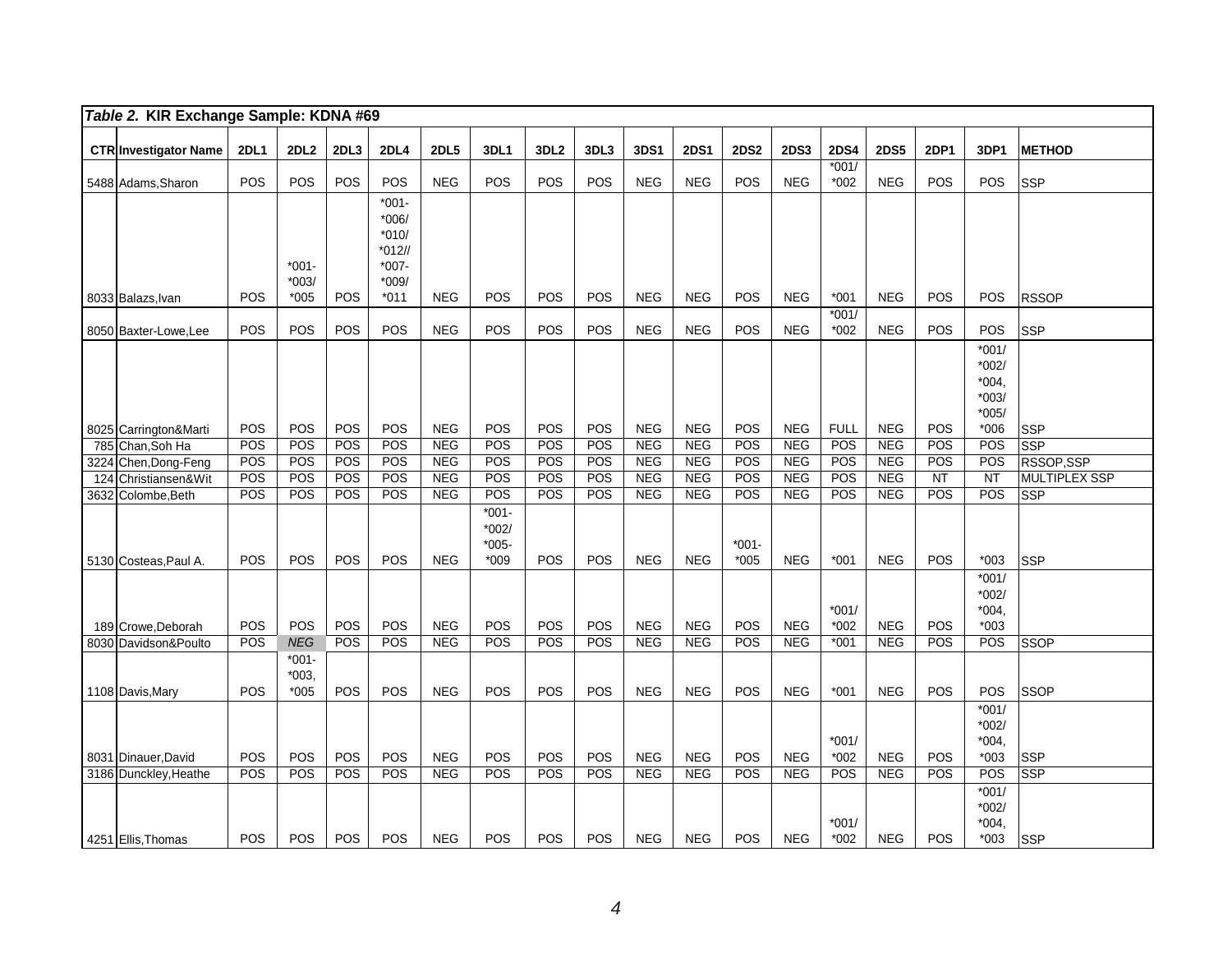| Table 2. KIR Exchange Sample: KDNA #69        |             |             |            |             |                   |            |                  |            |                   |                   |             |                   |                   |                   |             |                   |                          |
|-----------------------------------------------|-------------|-------------|------------|-------------|-------------------|------------|------------------|------------|-------------------|-------------------|-------------|-------------------|-------------------|-------------------|-------------|-------------------|--------------------------|
| <b>CTR Investigator Name</b>                  | <b>2DL1</b> | <b>2DL2</b> | 2DL3       | <b>2DL4</b> | <b>2DL5</b>       | 3DL1       | 3DL <sub>2</sub> | 3DL3       | 3DS1              | <b>2DS1</b>       | <b>2DS2</b> | <b>2DS3</b>       | <b>2DS4</b>       | <b>2DS5</b>       | <b>2DP1</b> | 3DP1              | <b>METHOD</b>            |
|                                               |             |             |            |             |                   |            |                  |            |                   |                   |             |                   |                   |                   |             | $*001/$           |                          |
|                                               |             |             |            |             |                   |            |                  |            |                   |                   |             |                   |                   |                   |             | $*002/$           |                          |
| 8051 Endres& Wiltbank                         | POS         | POS         | POS        | POS         | <b>NEG</b>        | POS        | POS              | POS        | <b>NEG</b>        | <b>NEG</b>        | POS         | <b>NEG</b>        | $*001/$<br>$*002$ | <b>NEG</b>        | POS         | $*004,$<br>$*003$ | <b>SSP</b>               |
|                                               |             |             |            |             |                   |            |                  |            |                   |                   |             |                   | $*001,$           |                   |             |                   |                          |
| 8038 Fernandez-Vina&                          | POS         | POS         | POS        | POS         | <b>NEG</b>        | POS        | POS              | POS        | <b>NEG</b>        | <b>NEG</b>        | POS         | <b>NEG</b>        | $*001$            | <b>NEG</b>        | POS         | POS               | SSOP,SSP                 |
| 762 Fischer&Mayr                              | POS         | POS         | POS        | POS         | <b>NEG</b>        | POS        | POS              | POS        | <b>NEG</b>        | <b>NEG</b>        | <b>POS</b>  | <b>NEG</b>        | $*001/$<br>$*002$ | <b>NEG</b>        | POS         | POS               | <b>SSP</b>               |
| 8026 Gardiner, Clair M.                       | POS         | POS         | POS        | POS         | <b>NEG</b>        | POS        | POS              | POS        | <b>NEG</b>        | NEG               | POS         | <b>NEG</b>        | POS               | <b>NEG</b>        | POS         | POS               | <b>SSP</b>               |
| 8040 Gladman/Pellett                          | POS         | POS         | POS        | POS         | NEG               | POS        | POS              | POS        | <b>NEG</b>        | <b>NEG</b>        | POS         | <b>NEG</b>        | POS               | <b>NEG</b>        | POS         | POS               | <b>SSP</b>               |
|                                               |             |             |            |             |                   |            |                  |            |                   |                   |             |                   | $*001/$           |                   |             |                   |                          |
| 4985 Graff, Ralph J.                          | POS         | POS         | POS        | POS         | <b>NEG</b>        | POS        | POS              | POS        | <b>NEG</b>        | <b>NEG</b>        | POS         | <b>NEG</b>        | $*002$            | <b>NEG</b>        | POS         | $*003$            | <b>SSP</b>               |
|                                               |             |             |            |             |                   |            |                  |            |                   |                   |             |                   | $*001/$           |                   |             |                   |                          |
| 8041 Han, Hoon                                | POS         | POS         | POS        | POS         | <b>NEG</b>        | POS        | POS              | POS        | <b>NEG</b>        | <b>NEG</b>        | POS         | <b>NEG</b>        | $*002$            | <b>NEG</b>        | POS         | POS               | <b>SSP</b>               |
|                                               |             |             |            |             |                   |            |                  |            |                   |                   |             |                   | $*001 -$          |                   |             |                   |                          |
| 1461 Hidajat, M.                              | POS         | POS         | POS        | POS         | <b>NEG</b>        | POS        | POS              | POS        | <b>NEG</b>        | <b>NEG</b>        | POS         | <b>NEG</b>        | $*002$            | <b>NEG</b>        | POS         | POS               | <b>SSP</b>               |
|                                               |             |             |            |             |                   |            |                  |            |                   |                   |             |                   | $*001/$           |                   |             |                   |                          |
| 615 Holdsworth, Rhon                          | POS         | POS         | POS        | POS         | <b>NEG</b>        | POS        | POS              | POS        | <b>NEG</b>        | <b>NEG</b>        | POS         | <b>NEG</b>        | $*002$            | <b>NEG</b>        | POS         | POS               | <b>SSP</b>               |
| 5000 Hsu, Susan H.                            | POS         | POS         | POS        | POS         | <b>NEG</b>        | POS        | POS              | POS        | <b>NEG</b>        | <b>NEG</b>        | POS         | <b>NEG</b>        | POS               | <b>NEG</b>        | POS         | POS               | SSOP, SSP                |
| 2344 Hurley& Hartzman                         | POS         | POS         | POS        | POS         | <b>NEG</b>        | POS        | POS              | POS        | <b>NEG</b>        | <b>NEG</b>        | POS         | <b>NEG</b>        | POS               | <b>NEG</b>        | POS         | POS               | <b>SSP</b>               |
| 4337 Kim, Tai-Gyu                             | POS<br>POS  | POS<br>POS  | POS<br>POS | POS<br>POS  | NEG<br><b>NEG</b> | POS<br>POS | POS<br>POS       | POS<br>POS | NEG<br><b>NEG</b> | NEG<br><b>NEG</b> | POS<br>POS  | NEG<br><b>NEG</b> | POS<br>POS        | NEG<br><b>NEG</b> | POS<br>POS  | POS<br>POS        | <b>SSP</b><br><b>SSP</b> |
| 8037 Kotsch, Katja                            | POS         | POS         | POS        | POS         | <b>NEG</b>        | POS        | POS              | POS        | <b>NEG</b>        | <b>NEG</b>        | POS         | <b>NEG</b>        | POS               | <b>NEG</b>        | POS         | POS               | <b>SSP</b>               |
| 836 KuKuruga, Debor<br>8046 Kusnierczyk, Piot | POS         | POS         | POS        | POS         | NEG               | POS        | POS              | POS        | NEG               | NEG               | POS         | NEG               | <b>FULL</b>       | NEG               | NT          | NT                | <b>MULTIPLEX SSP</b>     |
| 278 Lee, Jar-How                              | POS         | POS         | POS        | POS         | <b>NEG</b>        | POS        | POS              | POS        | <b>NEG</b>        | <b>NEG</b>        | POS         | <b>NEG</b>        | POS               | NEG               | POS         | POS               | <b>RSSOP</b>             |
|                                               |             |             |            |             |                   |            |                  |            |                   |                   |             |                   |                   |                   |             | $*001/$           |                          |
|                                               |             |             |            |             |                   |            |                  |            |                   |                   |             |                   |                   |                   |             | $*002/$           |                          |
|                                               |             |             |            |             |                   |            |                  |            |                   |                   |             |                   |                   |                   |             | $*004,$           |                          |
| 5142 Marsh, Steven                            | POS         | POS         | POS        | POS         | <b>NEG</b>        | POS        | POS              | POS        | <b>NEG</b>        | <b>NEG</b>        | POS         | <b>NEG</b>        | $*001,$           | <b>NEG</b>        | POS         | $*003$            | <b>SSP</b>               |
| 733 Mytilineos, Joanni                        | POS         | <b>POS</b>  | POS        | POS         | <b>NEG</b>        | POS        | POS              | POS        | <b>NEG</b>        | <b>NEG</b>        | POS         | <b>NEG</b>        | POS               | <b>NEG</b>        | POS         | POS               | SSP                      |
| 8039 Noreen, Harriet                          | POS         | POS         | POS        | POS         | <b>NEG</b>        | POS        | POS              | POS        | <b>NEG</b>        | <b>NEG</b>        | POS         | <b>NEG</b>        | POS               | <b>NEG</b>        | POS         | <b>POS</b>        |                          |
| 8022 Olerup, Olle                             | POS         | POS         | POS        | POS         | <b>NEG</b>        | POS        | POS              | POS        | <b>NEG</b>        | NEG               | POS         | <b>NEG</b>        | POS               | <b>NEG</b>        | POS         | POS               | <b>SSP</b>               |
| 3966 Permpikul&Vejba                          | POS         | POS         | POS        | POS         | <b>NEG</b>        | POS        | POS              | POS        | <b>NEG</b>        | <b>NEG</b>        | POS         | <b>NEG</b>        | POS               | <b>NEG</b>        | POS         | POS               | <b>SSP</b>               |
| 16 Pidwell, Diane J.                          | POS         | POS         | POS        | POS         | <b>NEG</b>        | POS        | POS              | POS        | <b>NEG</b>        | NEG               | POS         | <b>NEG</b>        | POS               | <b>NEG</b>        | POS         | <b>POS</b>        | RSSOP, SSP               |
| 3753 Reed&Rajalingam                          | POS         | POS         | POS        | POS         | <b>NEG</b>        | POS        | POS              | POS        | <b>NEG</b>        | <b>NEG</b>        | POS         | <b>NEG</b>        | POS               | <b>NEG</b>        | POS         | POS               | RSSOP, DUPLEX SSP        |
|                                               |             |             |            |             |                   |            |                  |            |                   |                   |             |                   |                   |                   |             | $*001/$           |                          |
|                                               |             |             |            |             |                   |            |                  |            |                   |                   |             |                   |                   |                   |             | $*002/$           |                          |
|                                               |             |             |            |             |                   |            |                  |            |                   |                   |             |                   | $*001/$           |                   |             | $*004.$           |                          |
| 3798 Reinsmoen, Nanc                          | POS         | POS         | POS        | POS         | <b>NEG</b>        | POS        | POS              | POS        | <b>NEG</b>        | <b>NEG</b>        | POS         | <b>NEG</b>        | $*002$            | <b>NEG</b>        | POS         | $*003$            | SSOP, SSP                |
| 1694 Sauer&Gottwald                           | POS         | POS         | POS        | <b>POS</b>  | <b>NEG</b>        | POS        | POS              | POS        | <b>NEG</b>        | <b>NEG</b>        | POS         | <b>NEG</b>        | POS               | <b>NEG</b>        | POS         | <b>POS</b>        | <b>SSP</b>               |
|                                               | POS         | POS         | POS        | POS         | <b>NEG</b>        | POS        | POS              | POS        | <b>NEG</b>        | <b>NEG</b>        | POS         | <b>NEG</b>        | $*001/$<br>$*002$ | <b>NEG</b>        | POS         | POS               | <b>SSP</b>               |
| 3410 Schroeder, M.L.<br>1426 Senitzer, David  | POS         | POS         | POS        | POS         | <b>NEG</b>        | $*002$     | POS              | POS        | <b>NEG</b>        | <b>NEG</b>        | POS         | <b>NEG</b>        | <b>FULL</b>       | <b>NEG</b>        | POS         | POS               | <b>MULTIPLEX SSP</b>     |
|                                               |             |             |            |             |                   |            |                  |            |                   |                   |             |                   |                   |                   |             |                   |                          |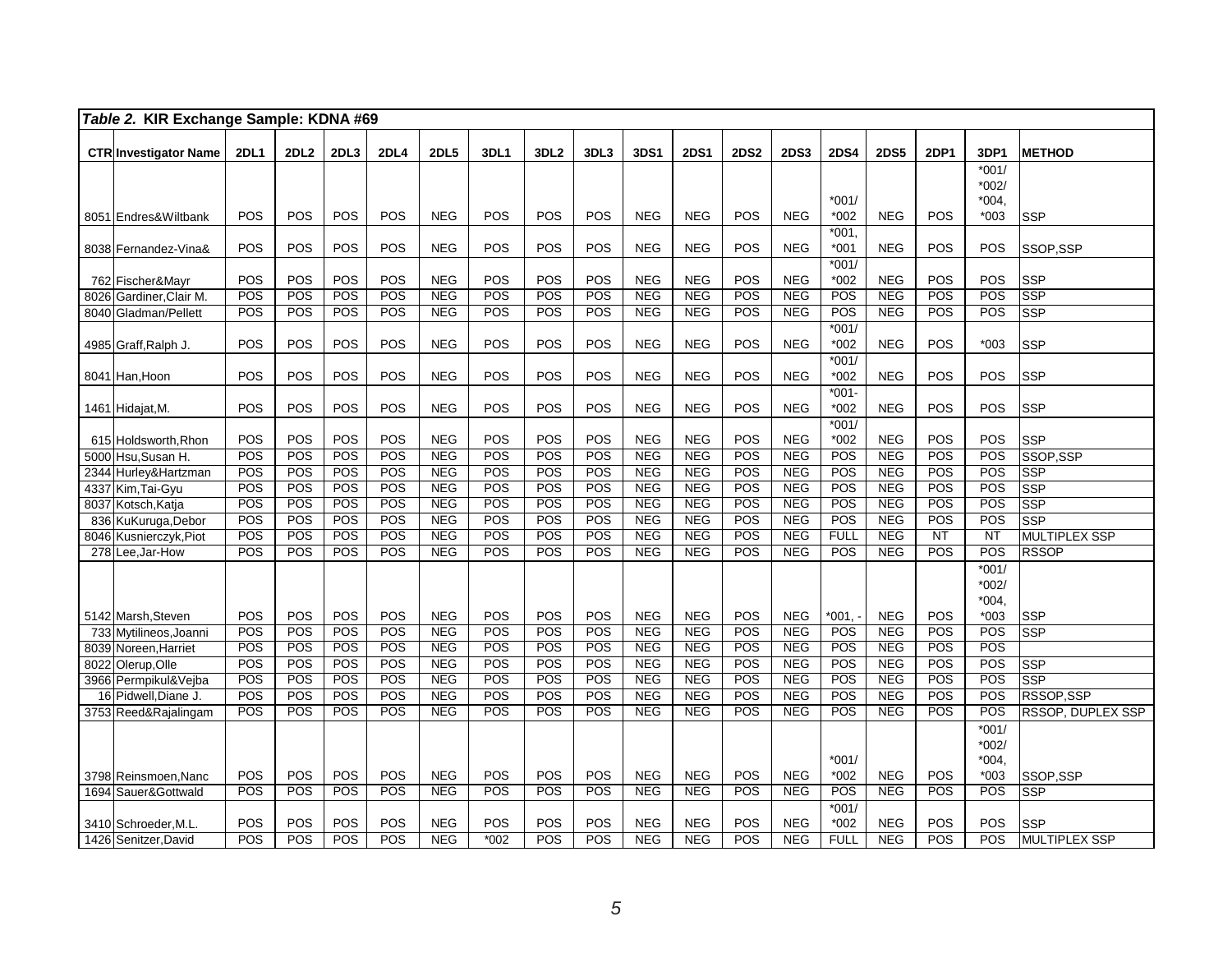| Table 2. KIR Exchange Sample: KDNA #69            |             |                  |            |                 |                          |            |                  |                        |                          |                          |             |                          |               |                          |             |                        |                            |
|---------------------------------------------------|-------------|------------------|------------|-----------------|--------------------------|------------|------------------|------------------------|--------------------------|--------------------------|-------------|--------------------------|---------------|--------------------------|-------------|------------------------|----------------------------|
| <b>CTR Investigator Name</b>                      | <b>2DL1</b> | 2DL <sub>2</sub> | 2DL3       | 2DL4            | <b>2DL5</b>              | 3DL1       | 3DL <sub>2</sub> | 3DL3                   | 3DS1                     | <b>2DS1</b>              | <b>2DS2</b> | <b>2DS3</b>              | <b>2DS4</b>   | <b>2DS5</b>              | <b>2DP1</b> | 3DP1                   | <b>METHOD</b>              |
|                                                   |             |                  |            |                 |                          |            |                  |                        |                          |                          |             |                          | $*001/$       |                          |             | $*001 -$               |                            |
| 740 Snider, Denis                                 | POS         | POS              | POS        | POS             | <b>NEG</b>               | POS        | POS              | POS                    | <b>NEG</b>               | <b>NEG</b>               | POS         | <b>NEG</b>               | $*002$        | <b>NEG</b>               | POS         | $*004$                 | <b>SSP</b>                 |
| 702 Spannagl, Michae                              | POS         | POS              | <b>NEG</b> | POS             | NEG                      | POS        | POS              | POS                    | NEG                      | NEG                      | POS         | <b>NEG</b>               | POS           | NEG                      | POS         | POS                    | <b>SSP</b>                 |
|                                                   |             |                  |            |                 |                          |            |                  |                        |                          |                          |             |                          | $*001/$       |                          |             |                        |                            |
| 8032 Spyropoulou-Vla                              | POS         | POS              | POS        | POS             | <b>NEG</b>               | POS        | POS              | POS                    | <b>NEG</b>               | <b>NEG</b>               | POS         | <b>NEG</b>               | $*002$        | <b>NEG</b>               | POS         | POS                    | SSP,SSOP                   |
|                                                   |             | $*001 -$         |            |                 |                          |            |                  |                        |                          |                          |             |                          |               |                          |             |                        |                            |
|                                                   |             | $*003/$          |            |                 |                          |            |                  |                        |                          |                          |             |                          |               |                          |             |                        |                            |
| 746 Stamm, Luz                                    | POS         | $*005$           | POS        | POS             | <b>NEG</b>               | POS        | POS              | POS                    | <b>NEG</b>               | <b>NEG</b>               | POS         | <b>NEG</b>               | $*001$        | <b>NEG</b>               | POS         | POS                    | <b>SSOP</b>                |
|                                                   |             |                  |            | $*001 -$        |                          |            |                  |                        |                          |                          |             |                          |               |                          |             |                        |                            |
|                                                   |             |                  |            | $*005/$         |                          |            |                  |                        |                          |                          |             |                          |               |                          |             |                        |                            |
|                                                   |             |                  |            | $*007/$         |                          |            |                  |                        |                          |                          |             |                          |               |                          |             |                        |                            |
|                                                   |             |                  |            | $*008/$         |                          |            |                  |                        |                          |                          |             |                          |               |                          |             |                        |                            |
|                                                   |             | $*003/$          |            | $*011/$         |                          |            |                  |                        |                          |                          |             |                          |               |                          |             | $*001 -$               |                            |
| 769 Tavoularis, Sofia                             | POS         | $*005$           | POS        | $*012$          | <b>NEG</b>               | POS        | POS              | POS                    | <b>NEG</b>               | <b>NEG</b>               | POS         | <b>NEG</b>               | $*001$        | <b>NEG</b>               | POS         | $*006$                 | SSOP,SSP                   |
| 230 Thoni, Deborah                                | POS         | POS              | POS        | POS             | <b>NEG</b>               | POS        | POS              | POS                    | <b>NEG</b>               | <b>NEG</b>               | POS         | <b>NEG</b>               | POS           | <b>NEG</b>               | POS         | POS                    |                            |
|                                                   |             |                  |            |                 |                          |            |                  |                        |                          |                          |             |                          |               |                          |             | $*001/$                |                            |
|                                                   |             |                  |            |                 |                          |            |                  |                        |                          |                          |             |                          |               |                          |             | $*002/$                |                            |
|                                                   |             |                  |            |                 |                          |            |                  |                        |                          |                          |             |                          | $*001/$       |                          |             | $*004,$                |                            |
| 747 Tiercy, Jean-Marie<br>Tilanus, Marcel<br>5451 | POS<br>POS  | POS<br>POS       | POS<br>POS | POS<br>POS      | <b>NEG</b><br><b>NEG</b> | POS<br>POS | POS<br>POS       | POS<br>POS             | <b>NEG</b><br><b>NEG</b> | <b>NEG</b><br><b>NEG</b> | POS<br>POS  | <b>NEG</b><br><b>NEG</b> | $*002$<br>POS | <b>NEG</b><br><b>NEG</b> | POS<br>POS  | $*003$<br>POS          | <b>SSP</b><br><b>RSSOP</b> |
| Trachtenberg, Eliz<br>4021                        | POS         | POS              | POS        | POS             | <b>NEG</b>               | POS        | POS              | POS                    | <b>NEG</b>               | <b>NEG</b>               | POS         | <b>NEG</b>               | POS           | <b>NEG</b>               | POS         | POS                    | MALDI-TOF                  |
| 8024 Trowsdale, John                              | POS         | POS              | POS        | $\overline{NT}$ | <b>NEG</b>               | POS        | <b>NT</b>        | POS                    | <b>NEG</b>               | <b>NEG</b>               | POS         | <b>NEG</b>               | <b>FULL</b>   | NEG                      | POS         | $*003$                 | <b>SSP</b>                 |
|                                                   |             |                  |            |                 |                          |            |                  |                        |                          |                          |             |                          |               |                          |             | $*001/$                |                            |
|                                                   |             |                  |            |                 |                          |            |                  |                        |                          |                          |             |                          | $*001/$       |                          |             | $*002/$                |                            |
| 5462 Turner, E.V.                                 | POS         | POS              | POS        | POS             | <b>NEG</b>               | POS        | POS              | POS                    | <b>NEG</b>               | <b>NEG</b>               | POS         | <b>NEG</b>               | $*002$        | <b>NEG</b>               | POS         | $*004$                 | SSOP,SSP                   |
|                                                   |             |                  |            |                 |                          |            |                  |                        |                          |                          |             |                          |               |                          |             | $*001/$                |                            |
|                                                   |             |                  |            |                 |                          |            |                  |                        |                          |                          |             |                          |               |                          |             | $*002/$                |                            |
|                                                   |             |                  |            |                 |                          |            |                  |                        |                          |                          |             |                          | $*001/$       |                          |             | $*004,$                |                            |
| 8053 Tyan, Dolly                                  | POS         | <b>POS</b>       | <b>POS</b> | POS             | <b>NEG</b>               | POS        | <b>POS</b>       | POS                    | <b>NEG</b>               | <b>NEG</b>               | POS         | <b>NEG</b>               | $*002$        | <b>NEG</b>               | POS         | $*003$                 | <b>SSP</b>                 |
| 8028 Uhrberg, Markus                              | <b>NEG</b>  | POS              | POS        | NT              | NEG                      | POS        | POS              | $\overline{\text{NT}}$ | NEG                      | NEG                      | POS         | NEG                      | POS           | <b>NEG</b>               | NT          | $\overline{\text{NT}}$ | $\overline{\text{SSP}}$    |
| 3775 Vidan-Jeras, Blan                            | POS         | POS              | POS        | POS             | NEG                      | POS        | POS              | POS                    | NEG                      | <b>NEG</b>               | <b>POS</b>  | <b>NEG</b>               | POS           | NEG                      | POS         | $*003$                 | $\overline{\text{SSP}}$    |
|                                                   |             |                  |            |                 |                          |            |                  |                        |                          |                          |             |                          |               |                          |             | $*001/$                |                            |
|                                                   |             |                  |            |                 |                          |            |                  |                        |                          |                          |             |                          |               |                          |             | $*002/$                |                            |
|                                                   |             |                  |            |                 |                          |            |                  |                        |                          |                          |             |                          |               |                          |             | $*004,$                |                            |
|                                                   |             |                  |            |                 |                          |            |                  |                        |                          |                          |             |                          |               |                          |             | $*003/$                |                            |
|                                                   |             |                  |            |                 |                          |            |                  |                        |                          |                          |             |                          |               |                          |             | $*005/$                |                            |
| 8023 Vilches, Carlos                              | POS         | POS              | POS        | POS             | <b>NEG</b>               | POS        | POS              | POS                    | <b>NEG</b>               | <b>NEG</b>               | POS         | <b>NEG</b>               | $*003g$       | <b>NEG</b>               | POS         | $*006$                 | <b>SSP</b>                 |
| 8047 Wassmuth, Ralf                               | POS         | POS              | POS        | POS             | <b>NEG</b>               | POS        | POS              | POS                    | <b>NEG</b>               | NEG                      | POS         | NEG                      | POS           | NEG                      | POS         | POS                    | SSP, SSOP                  |
|                                                   |             |                  |            |                 |                          |            |                  |                        |                          |                          |             |                          | $*001/$       |                          |             |                        |                            |
| 705 Watkins, David I.                             | POS         | POS              | POS        | POS             | <b>NEG</b>               | POS        | POS              | POS                    | <b>NEG</b>               | <b>NEG</b>               | <b>POS</b>  | <b>NEG</b>               | $*002$        | <b>NEG</b>               | POS         | $*003$                 | <b>SSP</b>                 |
| 1466 Yu, Neng                                     | POS         | POS              | POS        | POS             | <b>NEG</b>               | POS        | POS              | POS                    | <b>NEG</b>               | <b>NEG</b>               | POS         | <b>NEG</b>               | POS           | NEG                      | POS         | POS                    | SSOP                       |
| 713 Zachary, Andrea                               | POS         | POS              | POS        | POS             | <b>NEG</b>               | POS        | POS              | POS                    | <b>NEG</b>               | <b>NEG</b>               | POS         | <b>NEG</b>               | POS           | <b>NEG</b>               | POS         | POS                    | <b>SSP</b>                 |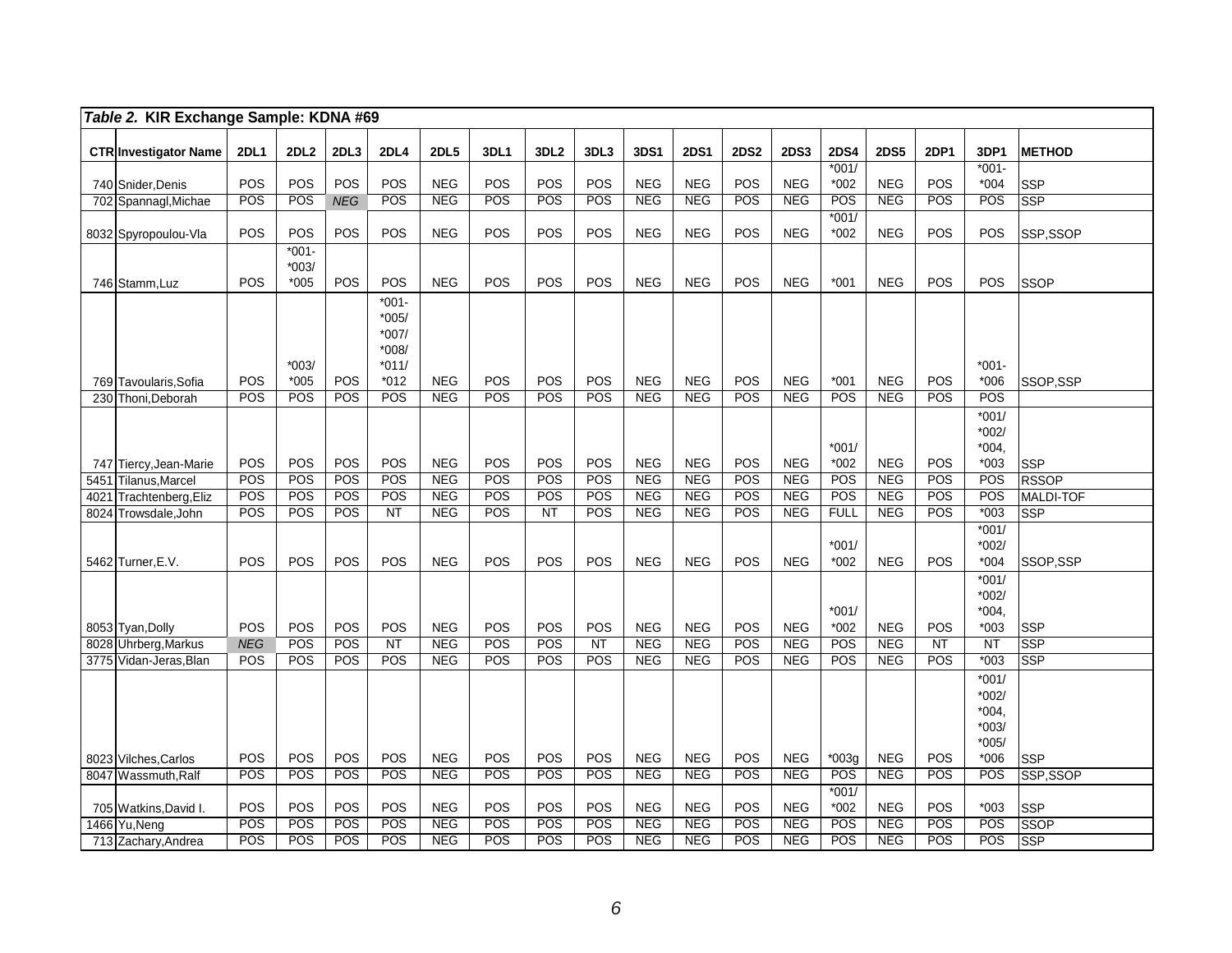| Table 3. KIR Exchange Sample: KDNA #70 (Hispanic) |                   |                             |            |                                                             |                                                    |                                         |                   |                   |                   |                   |             |             |                                                    |                   |                   |                    |                            |
|---------------------------------------------------|-------------------|-----------------------------|------------|-------------------------------------------------------------|----------------------------------------------------|-----------------------------------------|-------------------|-------------------|-------------------|-------------------|-------------|-------------|----------------------------------------------------|-------------------|-------------------|--------------------|----------------------------|
| <b>CTR Investigator Name</b>                      | <b>2DL1</b>       | 2DL2                        | 2DL3       | <b>2DL4</b>                                                 | <b>2DL5</b>                                        | 3DL1                                    | 3DL <sub>2</sub>  | 3DL3              | 3DS1              | <b>2DS1</b>       | <b>2DS2</b> | <b>2DS3</b> | <b>2DS4</b>                                        | <b>2DS5</b>       | <b>2DP1</b>       | 3DP1               | <b>METHOD</b>              |
| 5488 Adams, Sharon                                | POS               | POS                         | POS        | POS                                                         | POS                                                | POS                                     | POS               | <b>POS</b>        | POS               | POS               | POS         | POS         | $*003-$<br>$*007$                                  | POS               | POS               | $*003$             | <b>SSP</b>                 |
|                                                   |                   | $*001 -$<br>$*003/$         |            | $*001 -$<br>*006/<br>$*010/$<br>$*012/$<br>$*007-$<br>*009/ |                                                    |                                         |                   |                   |                   |                   |             |             | $*003/$<br>$*004/$<br>$*006/$<br>$*007/$           |                   |                   |                    |                            |
| 8033 Balazs, Ivan<br>8050 Baxter-Lowe, Lee        | POS<br>POS        | $*005$<br>POS               | POS<br>POS | $*011$<br>POS                                               | POS<br>POS                                         | POS<br>POS                              | POS<br>POS        | POS<br>POS        | POS<br>POS        | POS<br>POS        | POS<br>POS  | POS<br>POS  | $*009$<br>$*003/$<br>$*004/$<br>$*006/$<br>$*007$  | POS<br><b>POS</b> | POS<br>POS        | POS<br>$*003$      | <b>RSSOP</b><br><b>SSP</b> |
|                                                   |                   |                             |            |                                                             |                                                    |                                         |                   |                   |                   |                   |             |             |                                                    |                   |                   | $*003/$<br>$*005/$ |                            |
| 8025 Carrington&Marti                             | <b>POS</b><br>POS | <b>POS</b><br>POS           | POS<br>POS | <b>POS</b><br>POS                                           | A,B<br>POS                                         | <b>POS</b><br>POS                       | <b>POS</b><br>POS | <b>POS</b><br>POS | <b>POS</b><br>POS | POS<br>POS        | POS<br>POS  | POS<br>POS  | <b>DEL</b><br>POS                                  | <b>POS</b><br>POS | <b>POS</b><br>POS | $*006$<br>POS      | <b>SSP</b><br><b>SSP</b>   |
| 785 Chan, Soh Ha<br>3224 Chen, Dong-Feng          | POS               | POS                         | <b>POS</b> | POS                                                         | POS                                                | POS                                     | POS               | POS               | POS               | POS               | POS         | POS         | POS                                                | POS               | POS               | POS                | <b>RSSOP,SSP</b>           |
| 124 Christiansen&Wit                              | POS               | <b>POS</b>                  | <b>POS</b> | POS                                                         | POS                                                | POS                                     | POS               | POS               | POS               | POS               | POS         | POS         | $*003$                                             | POS               | <b>NT</b>         | <b>NT</b>          | <b>MULTIPLEX SSP</b>       |
| 3632 Colombe,Beth                                 | POS               | POS                         | <b>POS</b> | POS                                                         | POS                                                | POS                                     | <b>POS</b>        | <b>POS</b>        | POS               | POS               | POS         | POS         | POS                                                | <b>POS</b>        | POS               | POS                | <b>SSP</b>                 |
| 5130 Costeas, Paul A.                             | POS               | POS                         | POS        | POS                                                         | A,B                                                | $*001-$<br>$*002/$<br>$*005-$<br>$*009$ | POS               | <b>POS</b>        | POS               | $*002-$<br>$*004$ | POS         | POS         | $*003/$<br>$*004/$<br>$*006/$<br>$*007/$<br>$*009$ | POS               | POS               | $*003$             | <b>SSP</b>                 |
| 189 Crowe.Deborah                                 | POS               | POS                         | POS        | <b>POS</b>                                                  | $A*001/$<br>$*005,$<br>B*002/<br>$*004/$<br>$*007$ | <b>POS</b>                              | POS               | POS               | POS               | POS               | POS         | POS         | $*003-$<br>$*007$                                  | POS               | POS               | $*003$             |                            |
| 8030 Davidson&Poulto                              | POS               | <b>NEG</b>                  | POS        | POS                                                         | POS                                                | POS                                     | POS               | <b>POS</b>        | POS               | POS               | POS         | $*001$      | $*004$                                             | POS               | POS               | POS                | <b>SSOP</b>                |
| 1108 Davis, Mary                                  | POS               | $*001 -$<br>*003.<br>$*005$ | POS        | POS                                                         | POS                                                | POS                                     | POS               | POS               | POS               | POS               | POS         | POS         | $*003/$<br>$*004/$<br>$*006/$<br>$*007/$<br>*009   | POS               | POS               | POS                | <b>SSOP</b>                |
|                                                   |                   |                             |            |                                                             |                                                    |                                         |                   |                   |                   |                   |             |             | $*003-$                                            |                   |                   |                    |                            |
| 8031 Dinauer, David                               | POS               | POS                         | POS        | POS                                                         | A,B                                                | POS                                     | POS               | POS               | POS               | POS               | <b>NEG</b>  | POS         | $*007$                                             | POS               | POS               | $*003$             | <b>SSP</b>                 |
| 3186 Dunckley, Heathe                             | POS               | POS                         | POS        | POS                                                         | POS                                                | POS                                     | POS               | <b>POS</b>        | POS               | POS               | <b>POS</b>  | POS         | POS                                                | POS               | <b>POS</b>        | POS                | <b>SSP</b>                 |
| 4251 Ellis, Thomas                                | <b>POS</b>        | <b>POS</b>                  | <b>POS</b> | <b>POS</b>                                                  | A,B                                                | <b>POS</b>                              | <b>POS</b>        | <b>POS</b>        | <b>POS</b>        | <b>POS</b>        | <b>POS</b>  | POS         | $*003/$<br>$*004/$<br>$*006/$<br>*007              | <b>POS</b>        | <b>POS</b>        | $*003$             | <b>SSP</b>                 |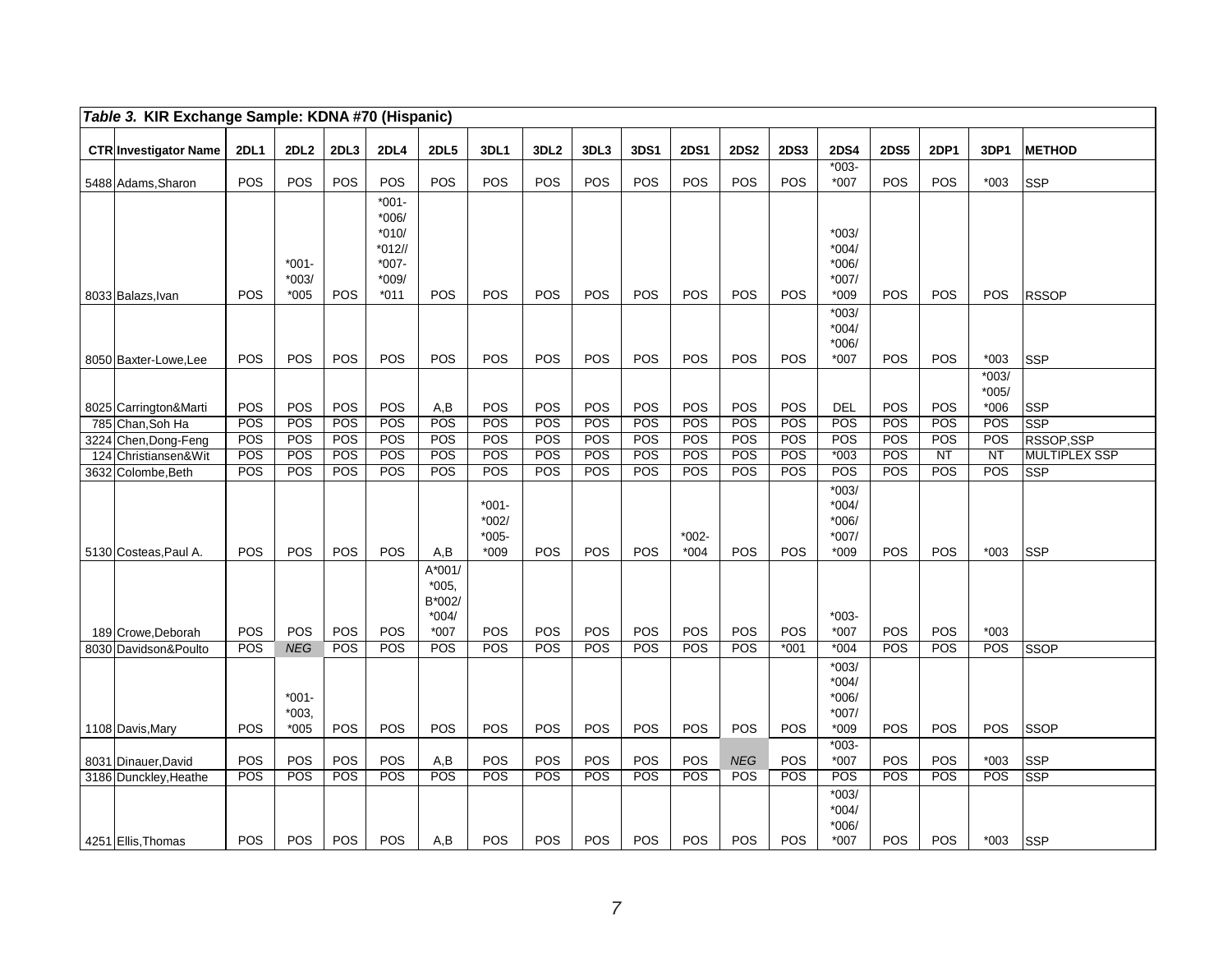| Table 3. KIR Exchange Sample: KDNA #70 (Hispanic) |             |                  |      |      |             |                  |                  |      |                  |                  |             |                  |                                          |             |                  |                   |                          |
|---------------------------------------------------|-------------|------------------|------|------|-------------|------------------|------------------|------|------------------|------------------|-------------|------------------|------------------------------------------|-------------|------------------|-------------------|--------------------------|
| <b>CTR Investigator Name</b>                      | <b>2DL1</b> | 2DL <sub>2</sub> | 2DL3 | 2DL4 | <b>2DL5</b> | 3DL1             | 3DL <sub>2</sub> | 3DL3 | 3DS1             | <b>2DS1</b>      | <b>2DS2</b> | <b>2DS3</b>      | <b>2DS4</b>                              | <b>2DS5</b> | 2DP1             | 3DP1              | <b>METHOD</b>            |
| 8051 Endres& Wiltbank                             | POS         | POS              | POS  | POS  | A,B         | POS              | POS              | POS  | POS              | POS              | POS         | POS              | $*003-$<br>$*007$                        | POS         | POS              | $*003$            | <b>SSP</b>               |
| 8038 Fernandez-Vina&                              | POS         | POS              | POS  | POS  | POS         | POS              | POS              | POS  | POS              | POS              | POS         | POS              | $*004,$<br>$*004$                        | POS         | POS              | POS               | SSOP,SSP                 |
| 762 Fischer&Mayr                                  | POS         | POS              | POS  | POS  | POS         | POS              | POS              | POS  | POS              | POS              | POS         | POS              | $*003-$<br>$*007$                        | POS         | POS              | $*003$            | <b>SSP</b>               |
| 8026 Gardiner, Clair M.                           | POS         | POS              | POS  | POS  | POS         | POS              | POS              | POS  | POS              | POS              | POS         | POS              | POS                                      | POS         | POS              | POS               | SSP                      |
| 8040 Gladman/Pellett                              | POS         | POS              | POS  | POS  | POS         | POS              | <b>POS</b>       | POS  | POS              | POS              | POS         | POS              | POS                                      | POS         | POS              | POS               | <b>SSP</b>               |
| 4985 Graff, Ralph J.                              | POS         | POS              | POS  | POS  | A,B         | POS              | POS              | POS  | POS              | POS              | POS         | POS              | $*003-$<br>$*007$                        | POS         | POS              | $*003$            | <b>SSP</b>               |
| 8041 Han, Hoon                                    | POS         | POS              | POS  | POS  | POS         | POS              | POS              | POS  | POS              | POS              | POS         | <b>POS</b>       | $*003/$<br>$*004/$<br>$*006$             | POS         | POS              | *00301/<br>*00302 | <b>SSP</b>               |
| 1461 Hidajat, M.                                  | POS         | POS              | POS  | POS  | POS         | POS              | POS              | POS  | POS              | POS              | POS         | POS              | $*003-$<br>$*007$                        | POS         | POS              | $*003$            | <b>SSP</b>               |
| 615 Holdsworth, Rhon                              | POS         | POS              | POS  | POS  | POS         | POS              | POS              | POS  | POS              | POS              | POS         | POS              | $*003-$<br>$*007$                        | POS         | POS              | $*003$            | <b>SSP</b>               |
| 5000 Hsu, Susan H.                                | POS         | POS              | POS  | POS  | POS         | POS              | POS              | POS  | POS              | POS              | POS         | POS              | POS                                      | POS         | POS              | POS               | SSOP,SSP                 |
| 2344 Hurley&Hartzman                              | POS         | POS              | POS  | POS  | POS         | POS              | POS              | POS  | POS              | POS              | POS         | POS              | POS                                      | POS         | POS              | POS               | <b>SSP</b>               |
| 4337 Kim, Tai-Gyu                                 | POS         | POS              | POS  | POS  | POS         | POS              | POS              | POS  | POS              | POS              | POS         | POS              | POS                                      | POS         | POS              | POS               | <b>SSP</b>               |
| 8037 Kotsch, Katja                                | POS         | POS              | POS  | POS  | POS         | POS              | POS              | POS  | POS              | POS              | POS         | POS              | POS                                      | POS         | POS              | POS               | <b>SSP</b>               |
| 836 KuKuruga, Debor                               | POS         | POS              | POS  | POS  | POS         | POS              | POS              | POS  | POS              | POS              | POS         | POS              | <b>NEG</b>                               | POS         | POS              | POS               | <b>SSP</b>               |
| 8046 Kusnierczyk, Piot                            | POS         | POS              | POS  | POS  | POS         | POS              | POS              | POS  | POS              | POS              | POS         | POS              | <b>DEL</b>                               | POS         | NT               | <b>NT</b>         | MULTIPLEX SSP            |
| 278 Lee, Jar-How                                  | POS         | POS              | POS  | POS  | POS         | POS              | POS              | POS  | POS              | POS              | POS         | POS              | POS                                      | POS         | POS              | POS               | <b>RSSOP</b>             |
|                                                   |             |                  |      |      |             |                  |                  |      |                  |                  |             |                  | $*003/$<br>$*004/$<br>$*006/$<br>$*007/$ |             |                  |                   |                          |
| 5142 Marsh, Steven                                | POS         | POS              | POS  | POS  | POS         | POS              | POS              | POS  | POS              | POS              | POS         | POS              | $*009, -$                                | POS         | POS              | $*003. -$         | <b>SSP</b>               |
| 733 Mytilineos, Joanni                            | POS         | POS              | POS  | POS  | POS         | POS              | POS              | POS  | POS              | POS              | POS         | POS              | POS                                      | POS         | POS              | <b>NEG</b>        | <b>SSP</b>               |
| 8039 Noreen, Harriet                              | POS         | POS              | POS  | POS  | POS         | POS              | POS              | POS  | POS              | POS              | POS         | $\overline{POS}$ | POS                                      | POS         | POS              | POS               |                          |
| 8022 Olerup, Olle                                 | POS         | POS              | POS  | POS  | POS         | POS              | POS              | POS  | POS              | POS              | POS         | POS              | POS                                      | POS         | POS              | POS               | SSP                      |
| 3966 Permpikul&Vejba                              | POS         | POS              | POS  | POS  | POS         | POS              | POS              | POS  | POS              | POS              | POS         | POS              | POS                                      | POS         | POS              | POS               | <b>SSP</b>               |
| 16 Pidwell, Diane J.                              | POS         | POS              | POS  | POS  | A,B         | POS              | POS              | POS  | POS              | POS              | POS         | POS              | POS                                      | POS         | POS              | POS               | RSSOP,SSP                |
| 3753 Reed&Rajalingam                              | POS         | POS              | POS  | POS  | POS         | $\overline{POS}$ | POS              | POS  | $\overline{POS}$ | $\overline{POS}$ | POS         | $\overline{POS}$ | POS                                      | POS         | $\overline{POS}$ | $\overline{POS}$  | <b>RSSOP, DUPLEX SSP</b> |
| 3798 Reinsmoen, Nanc                              | POS         | POS              | POS  | POS  | A,B         | POS              | POS              | POS  | POS              | POS              | POS         | POS              | $*003-$<br>$*007$                        | POS         | POS              | $*003$            | SSOP,SSP                 |
| 1694 Sauer& Gottwald                              | POS         | POS              | POS  | POS  | POS         | <b>POS</b>       | POS              | POS  | POS              | POS              | POS         | POS              | POS                                      | POS         | POS              | POS               | <b>SSP</b>               |
| 3410 Schroeder, M.L.                              | POS         | POS              | POS  | POS  | POS         | POS              | POS              | POS  | POS              | POS              | POS         | POS              | $*003/$<br>$*004/$<br>$*006/$<br>$*007$  | POS         | POS              | $*003$            | <b>SSP</b>               |
| 1426 Senitzer, David                              | POS         | POS              | POS  | POS  | B*002       | $*007$           | POS              | POS  | POS              | POS              | POS         | POS              | <b>NEG</b>                               | POS         | POS              | POS               | MULTIPLEX SSP            |
|                                                   |             |                  |      |      |             |                  |                  |      |                  |                  |             |                  |                                          |             |                  |                   |                          |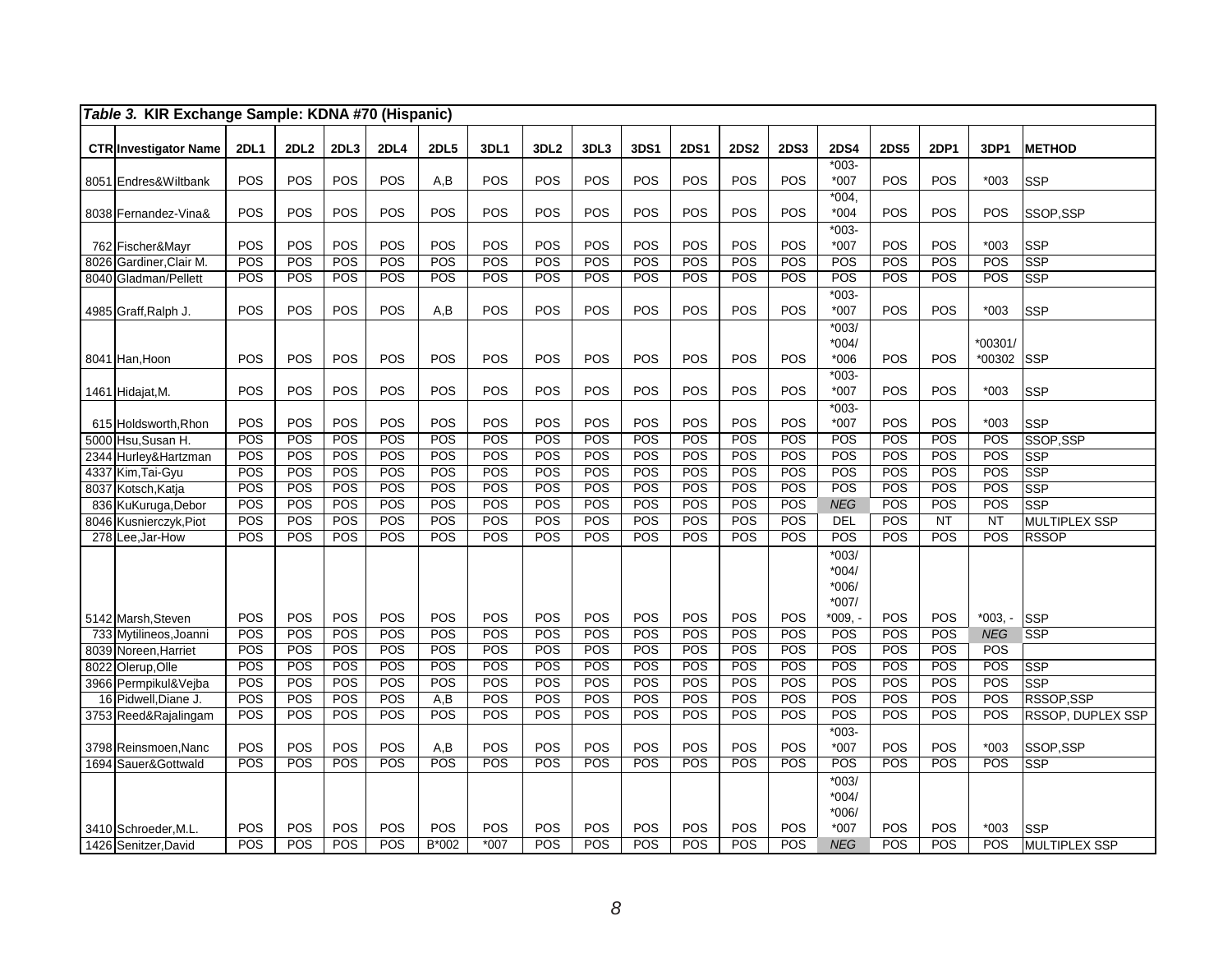| Table 3. KIR Exchange Sample: KDNA #70 (Hispanic) |             |                     |            |                  |                   |            |                  |            |            |             |             |             |                    |                   |            |                   |                         |
|---------------------------------------------------|-------------|---------------------|------------|------------------|-------------------|------------|------------------|------------|------------|-------------|-------------|-------------|--------------------|-------------------|------------|-------------------|-------------------------|
| <b>CTR Investigator Name</b>                      | <b>2DL1</b> | 2DL <sub>2</sub>    | 2DL3       | 2DL4             | <b>2DL5</b>       | 3DL1       | 3DL <sub>2</sub> | 3DL3       | 3DS1       | <b>2DS1</b> | <b>2DS2</b> | <b>2DS3</b> | <b>2DS4</b>        | <b>2DS5</b>       | 2DP1       | 3DP1              | <b>METHOD</b>           |
|                                                   |             |                     |            |                  |                   |            |                  |            |            |             |             |             | $*001 -$           |                   |            |                   |                         |
|                                                   |             |                     |            |                  |                   |            |                  |            |            |             |             |             | $*006/$            |                   |            |                   |                         |
| 740 Snider, Denis                                 | POS         | POS                 | POS        | POS              | POS               | POS        | POS              | POS        | POS        | POS         | POS         | POS         | $*009$             | POS               | POS        | $*003$            | <b>SSP</b>              |
| 702 Spannagl, Michae                              | POS         | POS                 | <b>NEG</b> | POS              | A.B               | POS        | POS              | POS        | POS        | POS         | POS         | POS         | POS                | <b>POS</b>        | POS        | POS               | <b>SSP</b>              |
|                                                   |             |                     |            |                  |                   |            |                  |            |            |             |             |             | $*003-$            |                   |            |                   |                         |
| 8032 Spyropoulou-Vla                              | POS         | POS                 | POS        | POS              | A,B               | POS        | POS              | POS        | POS        | POS         | POS         | POS         | $*007$             | POS               | POS        | $*003$            | SSP,SSOP                |
|                                                   |             |                     |            |                  |                   |            |                  |            |            |             |             |             | $*003/$            |                   |            |                   |                         |
|                                                   |             | $*001 -$<br>$*003/$ |            |                  |                   |            |                  |            |            |             |             |             | $*004/$<br>$*006/$ |                   |            |                   |                         |
| 746 Stamm, Luz                                    | POS         | $*005$              | POS        | POS              | POS               | POS        | POS              | POS        | POS        | POS         | POS         | POS         | $*007$             | POS               | POS        | POS               | <b>SSOP</b>             |
|                                                   |             |                     |            |                  | $A*001/$          |            |                  |            |            |             |             |             |                    |                   |            |                   |                         |
|                                                   |             |                     |            |                  | $*005,$           |            |                  |            |            |             |             |             |                    |                   |            |                   |                         |
|                                                   |             |                     |            | $*001 -$         | B*002-            |            |                  |            |            |             |             |             |                    |                   |            |                   |                         |
|                                                   |             | $*001 -$            |            | $*008/$          | $*004/$           |            |                  |            |            | $*002-$     |             |             |                    |                   |            | $*003/$           |                         |
|                                                   |             | $*003/$             |            | $*011/$          | $*006-$           |            |                  |            |            | $*004/$     |             |             |                    |                   |            | $*005/$           |                         |
| 769 Tavoularis, Sofia                             | POS         | $*005$              | POS        | $*012$           | $*009$            | POS        | POS              | POS        | POS        | $*008$      | POS         | POS         | $*004$             | POS               | POS        | $*006$            | SSOP.SSP                |
| 230 Thoni, Deborah                                | POS         | <b>POS</b>          | <b>POS</b> | <b>POS</b>       | POS               | POS        | POS              | POS        | <b>POS</b> | <b>POS</b>  | POS         | POS         | POS                | POS               | POS        | <b>POS</b>        |                         |
|                                                   |             |                     |            |                  | A*001/            |            |                  |            |            |             |             |             |                    |                   |            |                   |                         |
|                                                   |             |                     |            |                  | $*005.$<br>B*002/ |            |                  |            |            |             |             |             |                    |                   |            |                   |                         |
|                                                   |             |                     |            |                  | $*004/$           |            |                  |            |            |             |             |             | $*003-$            |                   |            |                   |                         |
| 747 Tiercy, Jean-Marie                            | POS         | POS                 | POS        | POS              | *007              | POS        | POS              | POS        | POS        | POS         | POS         | POS         | *007               | POS               | POS        | $*003$            | <b>SSP</b>              |
| 5451 Tilanus, Marcel                              | POS         | POS                 | POS        | POS              | POS               | POS        | POS              | POS        | POS        | <b>POS</b>  | POS         | POS         | POS                | <b>POS</b>        | POS        | POS               | <b>RSSOP</b>            |
|                                                   |             |                     |            |                  |                   |            |                  |            |            |             |             |             | $*003/$            |                   |            |                   |                         |
|                                                   |             |                     |            |                  |                   |            |                  |            |            |             |             |             | $*004/$            |                   |            |                   |                         |
|                                                   |             |                     |            |                  |                   |            |                  |            |            |             |             |             | $*006/$            |                   |            |                   |                         |
|                                                   |             |                     |            |                  |                   |            |                  |            |            |             |             |             | $*007/$            |                   |            |                   |                         |
| 4021 Trachtenberg, Eliz<br>8024 Trowsdale.John    | POS<br>POS  | POS<br>POS          | POS<br>POS | POS<br><b>NT</b> | POS<br>POS        | POS<br>POS | POS<br><b>NT</b> | POS<br>POS | POS<br>POS | POS<br>POS  | POS<br>POS  | POS<br>POS  | *009<br>DEL        | POS<br><b>POS</b> | POS<br>POS | POS<br>$*003$     | MALDI-TOF<br><b>SSP</b> |
|                                                   |             |                     |            |                  |                   |            |                  |            |            |             |             |             | $*003/$            |                   |            |                   |                         |
|                                                   |             |                     |            |                  |                   |            |                  |            |            |             |             |             | $*004/$            |                   |            |                   |                         |
|                                                   |             |                     |            |                  |                   |            |                  |            |            |             |             |             | $*006/$            |                   |            |                   |                         |
| 5462 Turner, E.V.                                 | POS         | POS                 | POS        | POS              | A, B              | POS        | POS              | POS        | POS        | POS         | POS         | POS         | $*007$             | POS               | POS        | $*003$            | SSOP.SSP                |
|                                                   |             |                     |            |                  |                   |            |                  |            |            |             |             |             | $*003-$            |                   |            |                   |                         |
| 8053 Tyan, Dolly                                  | POS         | POS                 | POS        | POS              | A, B              | POS        | POS              | POS        | POS        | POS         | POS         | POS         | $*007$             | POS               | POS        | $*003$            | <b>SSP</b>              |
| 8028 Uhrberg, Markus                              | POS         | POS                 | POS        | NT               | POS               | POS        | POS              | NT         | POS        | POS         | POS         | POS         | <b>NEG</b>         | POS               | <b>NT</b>  | NT                | SSP                     |
| 3775 Vidan-Jeras, Blan                            | POS         | POS                 | POS        | POS              | A, B              | POS        | POS              | POS        | POS        | POS         | POS         | POS         | POS                | POS               | POS        | $*003$            | SSP                     |
|                                                   |             |                     |            |                  |                   |            |                  |            |            |             |             |             |                    |                   |            | $*003/$           |                         |
| 8023 Vilches, Carlos                              | POS         | POS                 | POS        | POS              | POS               | POS        | POS              | POS        | POS        | POS         | POS         | POS         | $*003g$            | POS               | POS        | $*005/$<br>$*006$ | SSP                     |
| 8047 Wassmuth, Ralf                               | POS         | POS                 | POS        | POS              | POS               | POS        | POS              | POS        | POS        | POS         | POS         | POS         | POS                | POS               | POS        | POS               | SSP,SSOP                |
|                                                   |             |                     |            |                  |                   |            |                  |            |            |             |             |             | $*003-$            |                   |            |                   |                         |
| 705 Watkins, David I.                             | POS         | POS                 | POS        | POS              | A,B               | POS        | POS              | POS        | POS        | POS         | POS         | POS         | $*007$             | POS               | POS        | $*003$            | SSP                     |
| 1466 Yu, Neng                                     | <b>POS</b>  | <b>POS</b>          | POS        | POS              | POS               | POS        | POS              | POS        | POS        | POS         | POS         | POS         | <b>POS</b>         | <b>POS</b>        | POS        | POS               | SSOP                    |
| 713 Zachary, Andrea                               | POS         | POS                 | POS        | POS              | POS               | POS        | POS              | POS        | POS        | POS         | POS         | POS         | POS                | POS               | POS        | $*003$            | SSP                     |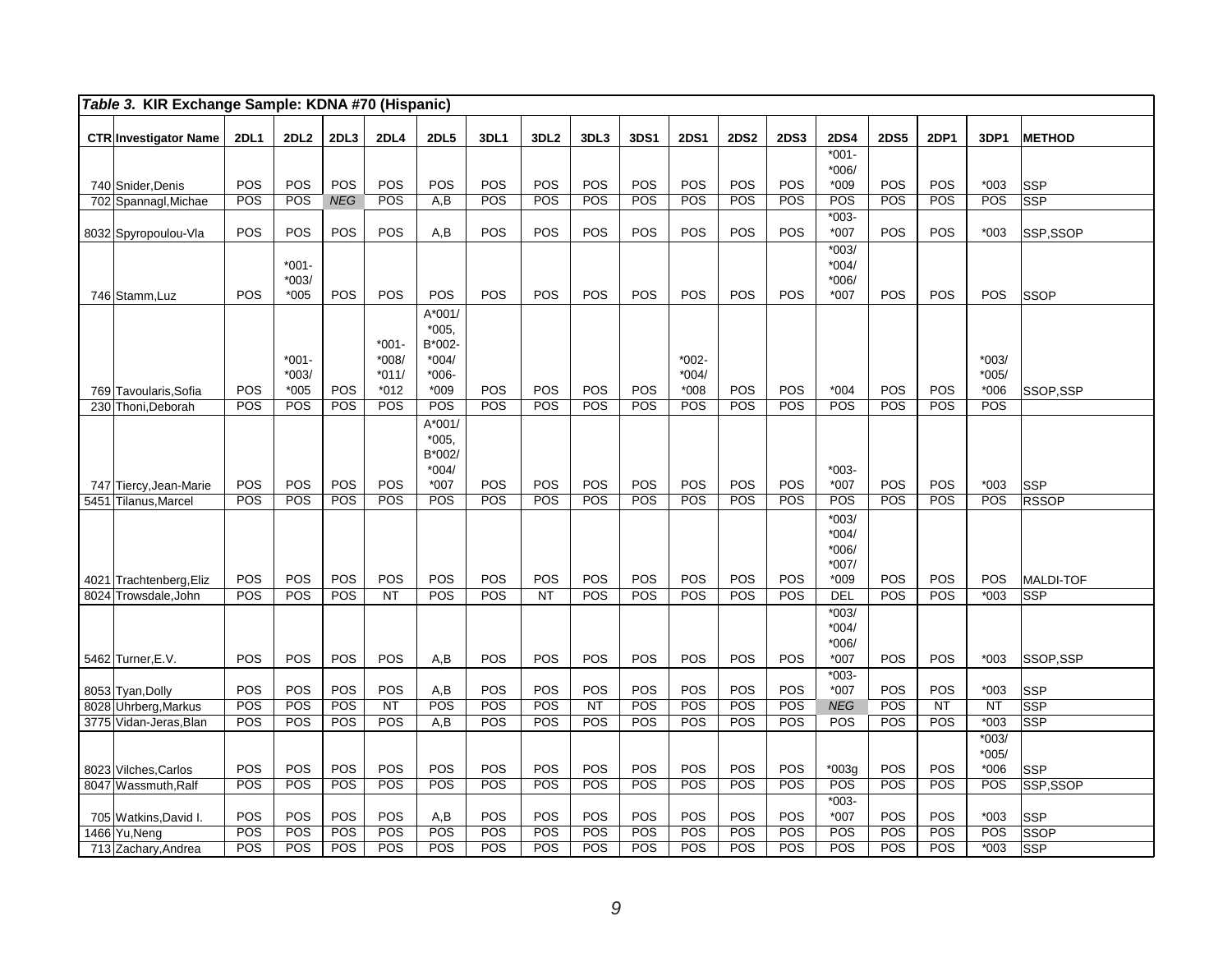| Table 4. KIR Exchange Sample: KDNA #71 (Asian) |             |                   |            |                  |                          |                     |                  |                  |                          |                   |                          |                   |                    |                          |            |                   |                          |
|------------------------------------------------|-------------|-------------------|------------|------------------|--------------------------|---------------------|------------------|------------------|--------------------------|-------------------|--------------------------|-------------------|--------------------|--------------------------|------------|-------------------|--------------------------|
| <b>CTR Investigator Name</b>                   | <b>2DL1</b> | <b>2DL2</b>       | 2DL3       | <b>2DL4</b>      | <b>2DL5</b>              | 3DL1                | 3DL <sub>2</sub> | 3DL3             | 3DS1                     | <b>2DS1</b>       | <b>2DS2</b>              | <b>2DS3</b>       | <b>2DS4</b>        | <b>2DS5</b>              | 2DP1       | 3DP1              | <b>METHOD</b>            |
| 5488 Adams, Sharon                             | POS         | <b>NEG</b>        | POS        | <b>POS</b>       | <b>NEG</b>               | POS                 | POS              | <b>POS</b>       | <b>NEG</b>               | <b>NEG</b>        | <b>NEG</b>               | <b>NEG</b>        | $*003-$<br>$*007$  | <b>NEG</b>               | POS        | $*003$            | <b>SSP</b>               |
|                                                |             |                   |            |                  |                          |                     |                  |                  |                          |                   |                          |                   | $*003/$<br>$*004/$ |                          |            |                   |                          |
|                                                |             |                   |            | $*007-$          |                          |                     |                  |                  |                          |                   |                          |                   | $*006/$            |                          |            |                   |                          |
|                                                |             |                   |            | $*009/$          |                          |                     |                  |                  |                          |                   |                          |                   | $*007/$            |                          |            |                   |                          |
| 8033 Balazs, Ivan                              | POS         | <b>NEG</b>        | POS        | $*011$           | <b>NEG</b>               | POS                 | POS              | POS              | <b>NEG</b>               | <b>NEG</b>        | <b>NEG</b>               | <b>NEG</b>        | $*009$             | <b>NEG</b>               | POS        | POS               | <b>RSSOP</b>             |
|                                                |             |                   |            |                  |                          |                     |                  |                  |                          |                   |                          |                   | $*003/$<br>$*004/$ |                          |            |                   |                          |
|                                                |             |                   |            |                  |                          |                     |                  |                  |                          |                   |                          |                   | $*006/$            |                          |            |                   |                          |
| 8050 Baxter-Lowe, Lee                          | POS         | <b>NEG</b>        | POS        | POS              | <b>NEG</b>               | POS                 | POS              | POS              | <b>NEG</b>               | <b>NEG</b>        | <b>NEG</b>               | <b>NEG</b>        | $*007$             | <b>NEG</b>               | POS        | $*003$            | <b>SSP</b>               |
|                                                |             |                   |            |                  |                          |                     |                  |                  |                          |                   |                          |                   |                    |                          |            | $*003/$           |                          |
| 8025 Carrington&Marti                          | POS         | <b>NEG</b>        | POS        | POS              | <b>NEG</b>               | POS                 | POS              | POS              | <b>NEG</b>               | <b>NEG</b>        | <b>NEG</b>               | <b>NEG</b>        | <b>DEL</b>         | <b>NEG</b>               | POS        | $*005/$<br>$*006$ | <b>SSP</b>               |
| 785 Chan, Soh Ha                               | POS         | NEG               | POS        | $\overline{POS}$ | <b>NEG</b>               | POS                 | POS              | $\overline{POS}$ | <b>NEG</b>               | <b>NEG</b>        | <b>NEG</b>               | <b>NEG</b>        | <b>POS</b>         | <b>NEG</b>               | POS        | POS               | <b>SSP</b>               |
| 3224 Chen, Dong-Feng                           | POS         | <b>NEG</b>        | POS        | POS              | <b>NEG</b>               | POS                 | POS              | POS              | <b>NEG</b>               | <b>NEG</b>        | <b>NEG</b>               | <b>NEG</b>        | POS                | <b>NEG</b>               | POS        | POS               | RSSOP,SSP                |
| 124 Christiansen&Wit                           | POS         | <b>NEG</b>        | POS        | POS              | <b>NEG</b>               | POS                 | POS              | POS              | <b>NEG</b>               | <b>NEG</b>        | <b>NEG</b>               | <b>NEG</b>        | $*003$             | <b>NEG</b>               | <b>NT</b>  | <b>NT</b>         | <b>MULTIPLEX SSP</b>     |
| 3632 Colombe, Beth                             | POS         | <b>NEG</b>        | POS        | POS              | <b>NEG</b>               | POS                 | POS              | <b>POS</b>       | <b>NEG</b>               | NEG               | <b>NEG</b>               | <b>NEG</b>        | POS                | <b>NEG</b>               | POS        | POS               | <b>SSP</b>               |
|                                                |             |                   |            |                  |                          |                     |                  |                  |                          |                   |                          |                   | $*003/$            |                          |            |                   |                          |
|                                                |             |                   |            |                  |                          | $*001 -$<br>$*002/$ |                  |                  |                          |                   |                          |                   | $*004/$<br>*006/   |                          |            |                   |                          |
|                                                |             |                   |            |                  |                          | $*005-$             |                  |                  |                          |                   |                          |                   | $*007/$            |                          |            |                   |                          |
| 5130 Costeas, Paul A.                          | <b>POS</b>  | <b>NEG</b>        | <b>POS</b> | <b>POS</b>       | <b>NEG</b>               | $*009$              | <b>POS</b>       | <b>POS</b>       | <b>NEG</b>               | <b>NEG</b>        | <b>NEG</b>               | <b>NEG</b>        | $*009$             | <b>NEG</b>               | <b>POS</b> | $*003$            | <b>SSP</b>               |
|                                                |             |                   |            |                  |                          |                     |                  |                  |                          |                   |                          |                   | $*003-$            |                          |            |                   |                          |
| 189 Crowe, Deborah                             | POS         | <b>NEG</b>        | POS        | POS              | <b>NEG</b>               | POS                 | POS              | POS              | <b>NEG</b>               | <b>NEG</b>        | <b>NEG</b>               | <b>NEG</b>        | $*007$             | <b>NEG</b>               | POS        | $*003$            |                          |
| 8030 Davidson&Poulto                           | POS         | NEG               | POS        | POS              | <b>NEG</b>               | POS                 | POS              | POS              | <b>NEG</b>               | <b>NEG</b>        | <b>NEG</b>               | <b>NEG</b>        | POS                | <b>NEG</b>               | POS        | $*003$            | <b>SSOP</b>              |
|                                                |             |                   |            |                  |                          |                     |                  |                  |                          |                   |                          |                   | $*003/$<br>$*004/$ |                          |            |                   |                          |
|                                                |             |                   |            |                  |                          |                     |                  |                  |                          |                   |                          |                   | *006/              |                          |            |                   |                          |
|                                                |             |                   |            |                  |                          |                     |                  |                  |                          |                   |                          |                   | $*007/$            |                          |            |                   |                          |
| 1108 Davis, Mary                               | <b>POS</b>  | <b>NEG</b>        | <b>POS</b> | <b>POS</b>       | <b>NEG</b>               | POS                 | <b>POS</b>       | <b>POS</b>       | <b>NEG</b>               | <b>NEG</b>        | <b>NEG</b>               | <b>NEG</b>        | $*009$             | <b>NEG</b>               | <b>POS</b> | POS               | <b>SSOP</b>              |
|                                                |             |                   |            |                  |                          |                     |                  |                  |                          |                   |                          |                   | $*003-$            |                          |            |                   |                          |
| 8031 Dinauer, David<br>3186 Dunckley, Heathe   | POS<br>POS  | <b>NEG</b><br>NEG | POS<br>POS | POS<br>POS       | <b>NEG</b><br><b>NEG</b> | POS<br>POS          | POS<br>POS       | POS<br>POS       | <b>NEG</b><br><b>NEG</b> | <b>NEG</b><br>NEG | <b>NEG</b><br><b>NEG</b> | <b>NEG</b><br>NEG | $*007$<br>POS      | <b>NEG</b><br><b>NEG</b> | POS<br>POS | $*003$<br>POS     | <b>SSP</b><br><b>SSP</b> |
|                                                |             |                   |            |                  |                          |                     |                  |                  |                          |                   |                          |                   | $*003/$            |                          |            |                   |                          |
|                                                |             |                   |            |                  |                          |                     |                  |                  |                          |                   |                          |                   | $*004/$            |                          |            |                   |                          |
|                                                |             |                   |            |                  |                          |                     |                  |                  |                          |                   |                          |                   | $*006/$            |                          |            |                   |                          |
| 4251 Ellis, Thomas                             | POS         | <b>NEG</b>        | POS        | POS              | <b>NEG</b>               | POS                 | POS              | <b>POS</b>       | <b>NEG</b>               | <b>NEG</b>        | <b>NEG</b>               | <b>NEG</b>        | $*007$             | <b>NEG</b>               | POS        | $*003$            | <b>SSP</b>               |
| 8051 Endres& Wiltbank                          | <b>POS</b>  | <b>NEG</b>        | POS        | POS              | <b>NEG</b>               | POS                 | POS              | POS              | <b>NEG</b>               | <b>NEG</b>        | <b>NEG</b>               | <b>NEG</b>        | $*003-$<br>$*007$  | <b>NEG</b>               | POS        | $*003$            | <b>SSP</b>               |
|                                                |             |                   |            |                  |                          |                     |                  |                  |                          |                   |                          |                   |                    |                          |            |                   |                          |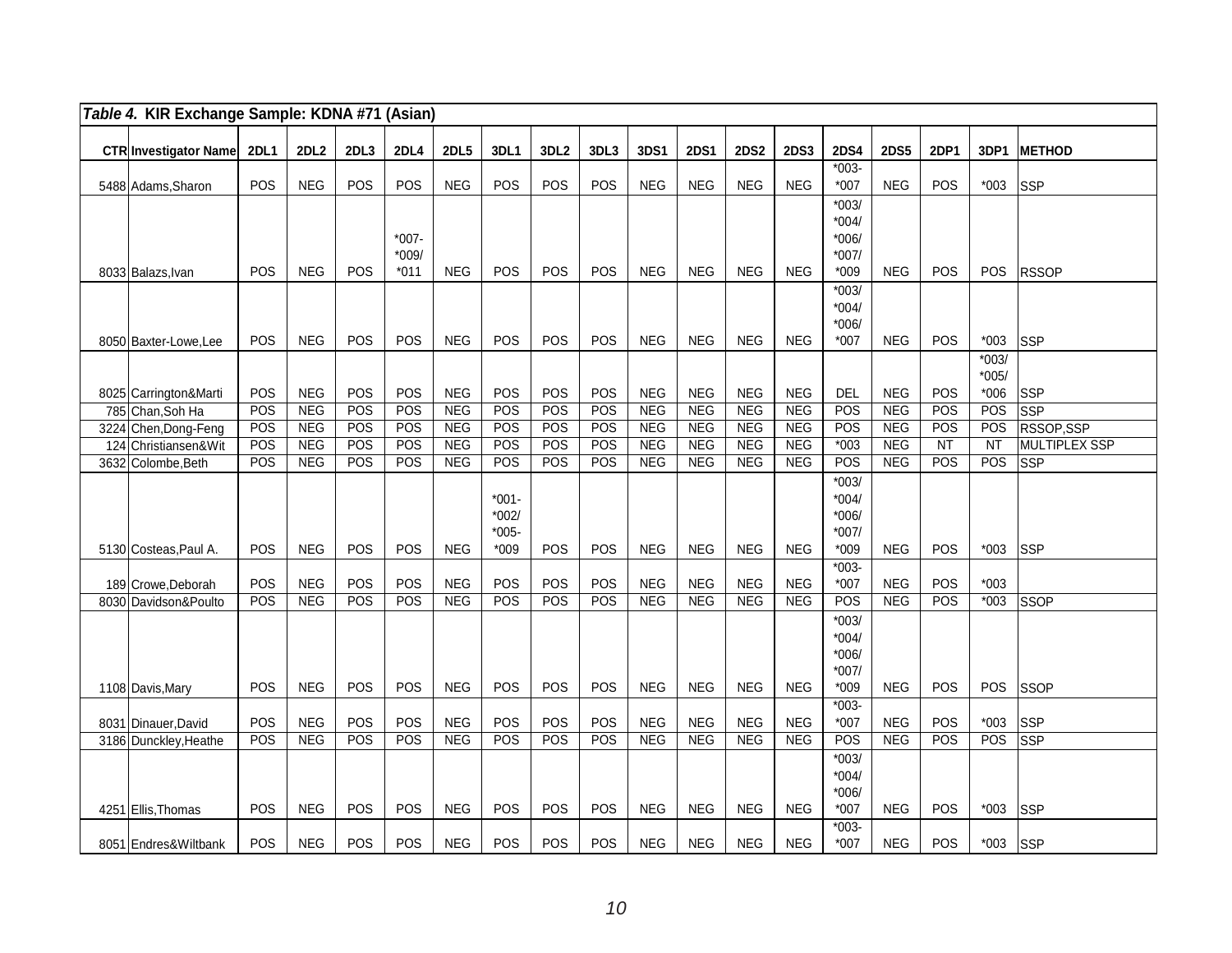| Table 4. KIR Exchange Sample: KDNA #71 (Asian) |            |                          |            |            |                          |            |                  |            |                   |                          |                          |                          |               |                          |             |               |                          |
|------------------------------------------------|------------|--------------------------|------------|------------|--------------------------|------------|------------------|------------|-------------------|--------------------------|--------------------------|--------------------------|---------------|--------------------------|-------------|---------------|--------------------------|
| CTR Investigator Name 2DL1                     |            | <b>2DL2</b>              | 2DL3       | 2DL4       | <b>2DL5</b>              | 3DL1       | 3DL <sub>2</sub> | 3DL3       | 3DS1              | <b>2DS1</b>              | <b>2DS2</b>              | <b>2DS3</b>              | <b>2DS4</b>   | <b>2DS5</b>              | <b>2DP1</b> | 3DP1          | <b>METHOD</b>            |
|                                                |            |                          |            |            |                          |            |                  |            |                   |                          |                          |                          | $*003/$       |                          |             |               |                          |
|                                                |            |                          |            |            |                          |            |                  |            |                   |                          |                          |                          | $*006/$       |                          |             |               |                          |
|                                                |            |                          |            |            |                          |            |                  |            |                   |                          |                          |                          | $*007/$       |                          |             |               |                          |
|                                                |            |                          |            |            |                          |            |                  |            |                   |                          |                          |                          | $*009,$       |                          |             |               |                          |
|                                                |            |                          |            |            |                          |            |                  |            |                   |                          |                          |                          | $*003/$       |                          |             |               |                          |
|                                                |            |                          |            |            |                          |            |                  |            |                   |                          |                          |                          | $*006/$       |                          |             |               |                          |
|                                                |            |                          |            |            |                          |            |                  |            |                   |                          |                          |                          | $*007/$       |                          |             |               |                          |
| 8038 Fernandez-Vina&                           | POS        | <b>NEG</b>               | POS        | <b>POS</b> | <b>NEG</b>               | POS        | POS              | POS        | <b>NEG</b>        | <b>NEG</b>               | <b>NEG</b>               | <b>NEG</b>               | $*009$        | <b>NEG</b>               | POS         | <b>POS</b>    | SSOP,SSP                 |
|                                                | POS        |                          |            | POS        | <b>NEG</b>               | POS        |                  | POS        | <b>NEG</b>        |                          | <b>NEG</b>               | <b>NEG</b>               | $*003-$       |                          | POS         |               |                          |
| 762 Fischer&Mayr<br>8026 Gardiner, Clair M.    | POS        | <b>NEG</b><br><b>NEG</b> | POS<br>POS | POS        | <b>NEG</b>               | POS        | POS<br>POS       | POS        | <b>NEG</b>        | <b>NEG</b><br><b>NEG</b> | <b>NEG</b>               | <b>NEG</b>               | $*007$<br>POS | <b>NEG</b><br><b>NEG</b> | POS         | $*003$<br>POS | <b>SSP</b><br><b>SSP</b> |
| 8040 Gladman/Pellett                           | POS        | <b>NEG</b>               | POS        | POS        | <b>NEG</b>               | POS        | POS              | POS        | <b>NEG</b>        | <b>NEG</b>               | <b>NEG</b>               | <b>NEG</b>               | POS           | <b>NEG</b>               | POS         | POS           | SSP                      |
|                                                |            |                          |            |            |                          |            |                  |            |                   |                          |                          |                          | $*003-$       |                          |             |               |                          |
| 4985 Graff, Ralph J.                           | POS        | <b>NEG</b>               | POS        | POS        | <b>NEG</b>               | POS        | POS              | POS        | <b>NEG</b>        | <b>NEG</b>               | <b>NEG</b>               | <b>NEG</b>               | $*007$        | <b>NEG</b>               | POS         | $*003$        | SSP                      |
|                                                |            |                          |            |            |                          |            |                  |            |                   |                          |                          |                          | $*003/$       |                          |             |               |                          |
|                                                |            |                          |            |            |                          |            |                  |            |                   |                          |                          |                          | $*004/$       |                          |             | *00301/       |                          |
| 8041 Han, Hoon                                 | POS        | <b>NEG</b>               | POS        | POS        | <b>NEG</b>               | POS        | POS              | POS        | <b>NEG</b>        | <b>NEG</b>               | <b>NEG</b>               | <b>NEG</b>               | $*006$        | <b>NEG</b>               | POS         | *00302 SSP    |                          |
|                                                |            |                          |            |            |                          |            |                  |            |                   |                          |                          |                          | $*003-$       |                          |             |               |                          |
| 1461 Hidajat, M.                               | POS        | <b>NEG</b>               | POS        | POS        | <b>NEG</b>               | POS        | POS              | POS        | <b>NEG</b>        | <b>NEG</b>               | <b>NEG</b>               | <b>NEG</b>               | $*007$        | <b>NEG</b>               | POS         | $*003$        | <b>SSP</b>               |
|                                                |            |                          |            |            |                          |            |                  |            |                   |                          |                          |                          | $*003-$       |                          |             |               |                          |
| 615 Holdsworth, Rhon                           | POS        | <b>NEG</b>               | POS        | POS        | <b>NEG</b>               | POS        | POS              | POS        | <b>NEG</b>        | <b>NEG</b>               | <b>NEG</b>               | <b>NEG</b>               | $*007$        | <b>NEG</b>               | POS         | $*003$        | <b>SSP</b>               |
| 5000 Hsu, Susan H.                             | POS        | <b>NEG</b>               | POS        | POS        | <b>NEG</b>               | POS        | POS              | POS        | NEG               | NEG                      | NEG                      | <b>NEG</b>               | POS           | <b>NEG</b>               | POS         | POS           | SSOP,SSP                 |
| 2344 Hurley&Hartzman                           | POS        | <b>NEG</b>               | POS        | POS        | <b>NEG</b>               | POS        | POS              | POS        | <b>NEG</b>        | <b>NEG</b>               | <b>NEG</b>               | <b>NEG</b>               | POS           | <b>NEG</b>               | POS         | POS           | <b>SSP</b>               |
| 4337 Kim, Tai-Gyu                              | POS<br>POS | NEG                      | POS<br>POS | POS        | NEG                      | POS<br>POS | POS              | POS        | NEG<br><b>NEG</b> | NEG                      | NEG                      | NEG                      | POS           | NEG                      | POS         | POS           | <b>SSP</b>               |
| 8037 Kotsch, Katja                             | POS        | <b>NEG</b><br><b>NEG</b> | POS        | POS<br>POS | <b>NEG</b><br><b>NEG</b> | POS        | POS<br>POS       | POS<br>POS | <b>NEG</b>        | <b>NEG</b><br><b>NEG</b> | <b>NEG</b><br><b>NEG</b> | <b>NEG</b><br><b>NEG</b> | POS<br>POS    | <b>NEG</b><br><b>NEG</b> | POS<br>POS  | POS<br>POS    | <b>SSP</b><br><b>SSP</b> |
| 836 KuKuruga, Debor<br>8046 Kusnierczyk, Piot  | POS        | NEG                      | POS        | POS        | <b>NEG</b>               | POS        | POS              | POS        | <b>NEG</b>        | <b>NEG</b>               | <b>NEG</b>               | <b>NEG</b>               | DEL           | <b>NEG</b>               | NT          | <b>NT</b>     | <b>MULTIPLEX SSP</b>     |
| 278 Lee, Jar-How                               | POS        | <b>NEG</b>               | POS        | POS        | <b>NEG</b>               | POS        | POS              | POS        | <b>NEG</b>        | <b>NEG</b>               | <b>NEG</b>               | <b>NEG</b>               | POS           | <b>NEG</b>               | POS         | POS           | <b>RSSOP</b>             |
|                                                |            |                          |            |            |                          |            |                  |            |                   |                          |                          |                          | $*003/$       |                          |             |               |                          |
|                                                |            |                          |            |            |                          |            |                  |            |                   |                          |                          |                          | $*004/$       |                          |             |               |                          |
|                                                |            |                          |            |            |                          |            |                  |            |                   |                          |                          |                          | $*006/$       |                          |             |               |                          |
|                                                |            |                          |            |            |                          |            |                  |            |                   |                          |                          |                          | $*007/$       |                          |             |               |                          |
| 5142 Marsh, Steven                             | POS        | <b>NEG</b>               | POS        | POS        | <b>NEG</b>               | POS        | POS              | POS        | <b>NEG</b>        | <b>NEG</b>               | <b>NEG</b>               | <b>NEG</b>               | $*009, -$     | <b>NEG</b>               | POS         | *003, - SSP   |                          |
| 733 Mytilineos, Joanni                         | POS        | <b>NEG</b>               | POS        | POS        | <b>NEG</b>               | POS        | POS              | POS        | <b>NEG</b>        | <b>NEG</b>               | <b>NEG</b>               | <b>NEG</b>               | POS           | <b>NEG</b>               | POS         | POS           | <b>SSP</b>               |
| 8039 Noreen, Harriet                           | POS        | <b>NEG</b>               | POS        | POS        | <b>NEG</b>               | POS        | POS              | POS        | NEG               | <b>NEG</b>               | <b>NEG</b>               | <b>NEG</b>               | POS           | <b>NEG</b>               | POS         | POS           |                          |
| 8022 Olerup, Olle                              | POS        | <b>NEG</b>               | POS        | POS        | <b>NEG</b>               | POS        | POS              | POS        | <b>NEG</b>        | <b>NEG</b>               | <b>NEG</b>               | <b>NEG</b>               | POS           | <b>NEG</b>               | POS         | POS           | <b>SSP</b>               |
| 3966 Permpikul&Vejba                           | POS        | <b>NEG</b>               | POS        | POS        | <b>NEG</b>               | POS        | POS              | POS        | <b>NEG</b>        | <b>NEG</b>               | <b>NEG</b>               | <b>NEG</b>               | POS           | <b>NEG</b>               | POS         | POS           | <b>SSP</b>               |
| 16 Pidwell, Diane J.                           | POS        | <b>NEG</b>               | POS        | POS        | <b>NEG</b>               | POS        | POS              | POS        | <b>NEG</b>        | <b>NEG</b>               | <b>NEG</b>               | <b>NEG</b>               | POS           | <b>NEG</b>               | POS         | POS           | RSSOP, SSP               |
| 3753 Reed&Rajalingam                           | POS        | <b>NEG</b>               | POS        | POS        | <b>NEG</b>               | POS        | POS              | POS        | <b>NEG</b>        | <b>NEG</b>               | <b>NEG</b>               | <b>NEG</b>               | POS           | <b>NEG</b>               | POS         | POS           | RSSOP, DUPLEX SSP        |
|                                                |            |                          |            |            |                          |            |                  |            |                   |                          |                          |                          | $*003-$       |                          |             |               |                          |
| 3798 Reinsmoen, Nanc                           | POS<br>POS | $NEG$                    | POS<br>POS | POS        | <b>NEG</b>               | POS<br>POS | POS              | POS        | <b>NEG</b>        | <b>NEG</b>               | <b>NEG</b>               | <b>NEG</b>               | $*007$        | <b>NEG</b>               | POS         | $*003$        | SSOP,SSP                 |
| 1694 Sauer&Gottwald                            |            | NEG                      |            | POS        | <b>NEG</b>               |            | POS              | POS        | <b>NEG</b>        | NEG                      | <b>NEG</b>               | <b>NEG</b>               | POS           | <b>NEG</b>               | POS         | POS           | <b>SSP</b>               |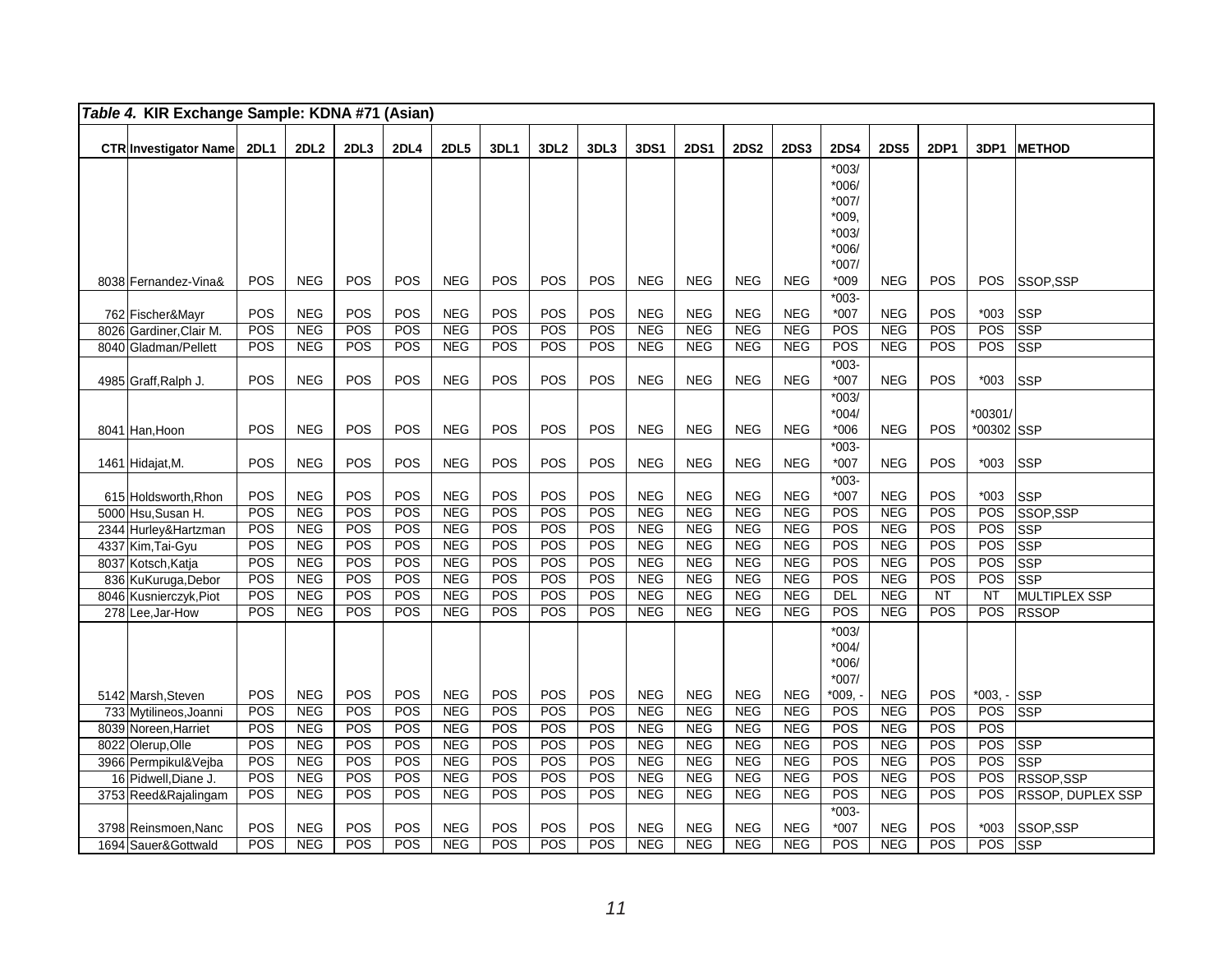|      | Table 4. KIR Exchange Sample: KDNA #71 (Asian) |             |                          |            |                   |                          |            |                  |                         |                          |                          |                          |                          |                       |                          |             |                     |                      |
|------|------------------------------------------------|-------------|--------------------------|------------|-------------------|--------------------------|------------|------------------|-------------------------|--------------------------|--------------------------|--------------------------|--------------------------|-----------------------|--------------------------|-------------|---------------------|----------------------|
|      | <b>CTR Investigator Name</b>                   | <b>2DL1</b> | 2DL <sub>2</sub>         | 2DL3       | <b>2DL4</b>       | <b>2DL5</b>              | 3DL1       | 3DL <sub>2</sub> | 3DL3                    | 3DS1                     | <b>2DS1</b>              | <b>2DS2</b>              | <b>2DS3</b>              | <b>2DS4</b>           | <b>2DS5</b>              | <b>2DP1</b> | 3DP1                | <b>METHOD</b>        |
|      |                                                |             |                          |            |                   |                          |            |                  |                         |                          |                          |                          |                          | $*003/$               |                          |             |                     |                      |
|      |                                                |             |                          |            |                   |                          |            |                  |                         |                          |                          |                          |                          | $*004/$<br>$*006/$    |                          |             |                     |                      |
|      | 3410 Schroeder, M.L.                           | POS         | <b>NEG</b>               | POS        | POS               | <b>NEG</b>               | POS        | POS              | <b>POS</b>              | <b>NEG</b>               | <b>NEG</b>               | <b>NEG</b>               | <b>NEG</b>               | $*007$                | <b>NEG</b>               | <b>POS</b>  | $*003$              | lssp                 |
|      |                                                |             |                          |            |                   |                          | $*005,$    |                  |                         |                          |                          |                          |                          |                       |                          |             |                     |                      |
|      | 1426 Senitzer, David                           | POS         | <b>NEG</b>               | POS        | POS               | <b>NEG</b>               | $*019$     | POS              | POS                     | <b>NEG</b>               | <b>NEG</b>               | <b>NEG</b>               | <b>NEG</b>               | <b>DEL</b><br>$*003-$ | <b>NEG</b>               | POS         | <b>POS</b>          | <b>MULTIPLEX SSP</b> |
|      | 740 Snider, Denis                              | POS         | <b>NEG</b>               | POS        | <b>NEG</b>        | <b>NEG</b>               | POS        | POS              | POS                     | <b>NEG</b>               | <b>NEG</b>               | <b>NEG</b>               | <b>NEG</b>               | *007                  | <b>NEG</b>               | POS         | $*003$              | <b>SSP</b>           |
|      | 702 Spannagl, Michae                           | POS         | <b>NEG</b>               | <b>NEG</b> | POS               | <b>NEG</b>               | POS        | POS              | POS                     | <b>NEG</b>               | <b>NEG</b>               | <b>NEG</b>               | <b>NEG</b>               | POS                   | NEG                      | POS         | POS                 | SSP                  |
|      |                                                | POS         | <b>NEG</b>               | POS        | POS               | <b>NEG</b>               | POS        | POS              | POS                     | <b>NEG</b>               | <b>NEG</b>               | <b>NEG</b>               |                          | $*003-$               | <b>NEG</b>               | POS         | $*003$              |                      |
|      | 8032 Spyropoulou-Vla                           |             |                          |            |                   |                          |            |                  |                         |                          |                          |                          | <b>NEG</b>               | *007<br>$*003/$       |                          |             |                     | SSP,SSOP             |
|      |                                                |             |                          |            |                   |                          |            |                  |                         |                          |                          |                          |                          | $*004/$               |                          |             |                     |                      |
|      |                                                |             |                          |            |                   |                          |            |                  |                         |                          |                          |                          |                          | *006/                 |                          |             |                     |                      |
|      | 746 Stamm.Luz                                  | POS         | <b>NEG</b>               | POS        | POS<br>$*001 -$   | <b>NEG</b>               | POS        | POS              | POS                     | <b>NEG</b>               | <b>NEG</b>               | <b>NEG</b>               | <b>NEG</b>               | $*007$                | <b>NEG</b>               | <b>POS</b>  | <b>POS</b>          | <b>SSOP</b>          |
|      |                                                |             |                          |            | $*005/$           |                          |            |                  |                         |                          |                          |                          |                          |                       |                          |             |                     |                      |
|      |                                                |             |                          |            | *007/             |                          |            |                  |                         |                          |                          |                          |                          | $*003/$               |                          |             |                     |                      |
|      |                                                |             |                          |            | *008/             |                          |            |                  |                         |                          |                          |                          |                          | *006/                 |                          |             | $*003/$<br>$*005/$  |                      |
|      | 769 Tavoularis, Sofia                          | POS         | <b>NEG</b>               | POS        | $*011/$<br>$*012$ | <b>NEG</b>               | POS        | POS              | POS                     | <b>NEG</b>               | <b>NEG</b>               | <b>NEG</b>               | <b>NEG</b>               | *007/<br>$*009$       | <b>NEG</b>               | POS         | $*006$              | SSOP.SSP             |
|      | 230 Thoni.Deborah                              | POS         | <b>NEG</b>               | <b>POS</b> | <b>POS</b>        | <b>NEG</b>               | POS        | POS              | POS                     | NEG                      | <b>NEG</b>               | <b>NEG</b>               | <b>NEG</b>               | POS                   | <b>NEG</b>               | <b>POS</b>  | <b>POS</b>          |                      |
|      |                                                |             |                          |            |                   |                          |            |                  |                         |                          |                          |                          |                          | $*003-$               |                          |             |                     |                      |
|      | 747 Tiercy, Jean-Marie                         | POS         | <b>NEG</b>               | POS        | POS               | <b>NEG</b>               | POS        | POS              | POS                     | <b>NEG</b>               | <b>NEG</b>               | <b>NEG</b>               | <b>NEG</b>               | *007                  | <b>NEG</b>               | POS         | $*003$              | <b>SSP</b>           |
|      | 5451 Tilanus, Marcel                           | POS         | <b>NEG</b>               | POS        | POS               | <b>NEG</b>               | <b>POS</b> | POS              | <b>POS</b>              | <b>NEG</b>               | <b>NEG</b>               | <b>NEG</b>               | <b>NEG</b>               | POS<br>$*003/$        | <b>NEG</b>               | POS         | <b>POS</b>          | <b>RSSOP</b>         |
|      |                                                |             |                          |            |                   |                          |            |                  |                         |                          |                          |                          |                          | $*004/$               |                          |             |                     |                      |
|      |                                                |             |                          |            |                   |                          |            |                  |                         |                          |                          |                          |                          | *006/                 |                          |             |                     |                      |
|      |                                                |             |                          |            |                   |                          |            |                  |                         |                          |                          |                          |                          | $*007/$               |                          |             |                     |                      |
|      | 4021 Trachtenberg, Eliz                        | POS<br>POS  | <b>NEG</b><br>NEG        | POS<br>POS | POS<br>NT         | <b>NEG</b><br><b>NEG</b> | POS<br>POS | POS<br><b>NT</b> | POS<br>POS              | <b>NEG</b><br><b>NEG</b> | <b>NEG</b><br><b>NEG</b> | <b>NEG</b><br><b>NEG</b> | <b>NEG</b><br><b>NEG</b> | $*009$<br>DEL         | <b>NEG</b><br><b>NEG</b> | POS<br>POS  | POS<br>$*003$       | MALDI-TOF<br>SSP     |
| 8024 | Trowsdale, John                                |             |                          |            |                   |                          |            |                  |                         |                          |                          |                          |                          | $*001/$               |                          |             |                     |                      |
|      | 5462 Turner, E.V.                              | POS         | <b>NEG</b>               | POS        | POS               | <b>NEG</b>               | POS        | POS              | POS                     | <b>NEG</b>               | <b>NEG</b>               | <b>NEG</b>               | <b>NEG</b>               | $*002$                | <b>NEG</b>               | POS         | $*003$              | SSOP.SSP             |
|      |                                                |             |                          |            |                   |                          |            |                  |                         |                          |                          |                          |                          | $*003-$               |                          |             |                     |                      |
|      | 8053 Tyan, Dolly                               | POS<br>POS  | <b>NEG</b>               | POS<br>POS | POS               | <b>NEG</b>               | POS<br>POS | POS<br>POS       | POS                     | <b>NEG</b>               | <b>NEG</b>               | <b>NEG</b><br><b>NEG</b> | <b>NEG</b>               | *007                  | <b>NEG</b>               | POS         | $*003$              | <b>SSP</b>           |
|      | 8028 Uhrberg, Markus<br>3775 Vidan-Jeras, Blan | POS         | <b>NEG</b><br><b>NEG</b> | POS        | <b>NT</b><br>POS  | <b>NEG</b><br><b>NEG</b> | <b>POS</b> | <b>POS</b>       | <b>NT</b><br><b>POS</b> | <b>NEG</b><br><b>NEG</b> | <b>NEG</b><br><b>NEG</b> | <b>NEG</b>               | <b>NEG</b><br><b>NEG</b> | POS<br>POS            | <b>NEG</b><br><b>NEG</b> | NT<br>POS   | <b>NT</b><br>$*003$ | SSP<br>SSP           |
|      |                                                |             |                          |            |                   |                          |            |                  |                         |                          |                          |                          |                          |                       |                          |             | $*003/$             |                      |
|      |                                                |             |                          |            |                   |                          |            |                  |                         |                          |                          |                          |                          |                       |                          |             | *005/               |                      |
|      | 8023 Vilches, Carlos                           | POS         | <b>NEG</b>               | POS        | POS               | <b>NEG</b>               | POS        | POS              | POS                     | <b>NEG</b>               | <b>NEG</b>               | <b>NEG</b>               | <b>NEG</b>               | $*003g$               | <b>NEG</b>               | POS         | $*006$              | <b>SSP</b>           |
|      | 8047 Wassmuth, Ralf                            | POS         | <b>NEG</b>               | POS        | <b>POS</b>        | <b>NEG</b>               | POS        | POS              | POS                     | <b>NEG</b>               | <b>NEG</b>               | <b>NEG</b>               | <b>NEG</b>               | POS<br>$*003-$        | <b>NEG</b>               | POS         | <b>POS</b>          | SSP,SSOP             |
|      | 705 Watkins, David I.                          | POS         | <b>NEG</b>               | POS        | POS               | <b>NEG</b>               | POS        | POS              | POS                     | <b>NEG</b>               | <b>NEG</b>               | <b>NEG</b>               | <b>NEG</b>               | $*007$                | <b>NEG</b>               | POS         | $*003$              | <b>SSP</b>           |
|      | 1466 Yu, Neng                                  | POS         | NEG                      | POS        | POS               | <b>NEG</b>               | POS        | POS              | POS                     | <b>NEG</b>               | <b>NEG</b>               | <b>NEG</b>               | <b>NEG</b>               | POS                   | NEG                      | POS         | POS                 | SSOP                 |
|      | 713 Zachary, Andrea                            | POS         | <b>NEG</b>               | POS        | POS               | <b>NEG</b>               | POS        | POS              | POS                     | <b>NEG</b>               | <b>NEG</b>               | <b>NEG</b>               | <b>NEG</b>               | POS                   | <b>NEG</b>               | POS         | *003                | SSP                  |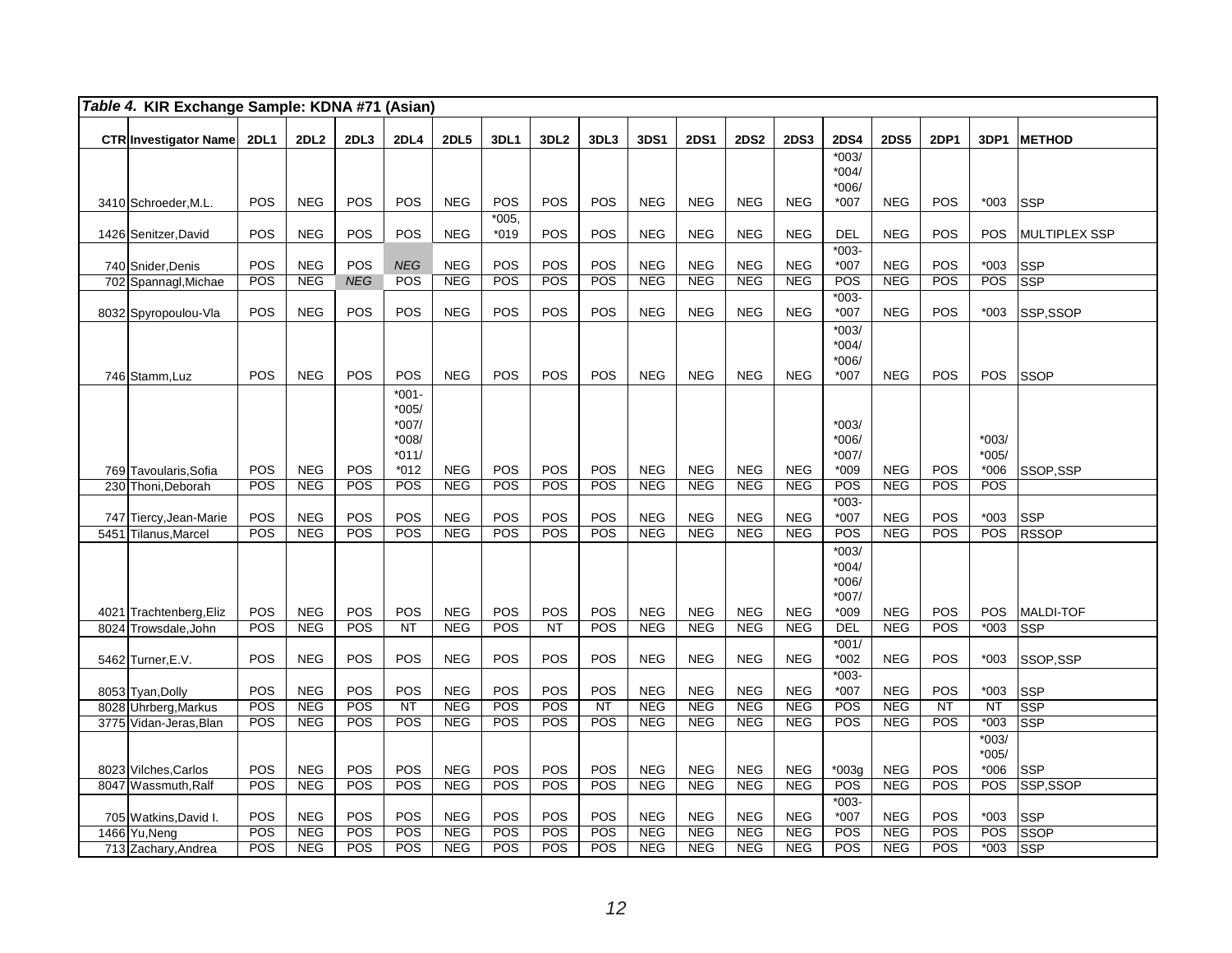| Table 5. KIR Exchange Sample: KDNA #72 (Black) |             |                               |      |                                                                        |                                                   |                                         |                  |      |            |             |             |             |                                                               |             |             |                    |               |
|------------------------------------------------|-------------|-------------------------------|------|------------------------------------------------------------------------|---------------------------------------------------|-----------------------------------------|------------------|------|------------|-------------|-------------|-------------|---------------------------------------------------------------|-------------|-------------|--------------------|---------------|
| <b>CTR</b> Investigator Name                   | <b>2DL1</b> | <b>2DL2</b>                   | 2DL3 | 2DL4                                                                   | <b>2DL5</b>                                       | 3DL1                                    | 3DL <sub>2</sub> | 3DL3 | 3DS1       | <b>2DS1</b> | <b>2DS2</b> | <b>2DS3</b> | <b>2DS4</b>                                                   | <b>2DS5</b> | <b>2DP1</b> | 3DP1               | <b>METHOD</b> |
| 5488 Adams, Sharon                             | POS         | <b>POS</b>                    | POS  | POS                                                                    | B                                                 | POS                                     | POS              | POS  | <b>NEG</b> | <b>NEG</b>  | POS         | POS         | POS                                                           | <b>NEG</b>  | POS         | $*003$             | <b>SSP</b>    |
| 8033 Balazs, Ivan                              | POS         | $*001 -$<br>$*003/$<br>$*005$ | POS  | $*001-$<br>$*006/$<br>$*010/$<br>$*012/$<br>$*007-$<br>*009/<br>$*011$ | POS                                               | POS                                     | <b>POS</b>       | POS  | <b>NEG</b> | <b>NEG</b>  | POS         | POS         | $*001/$<br>$*003/$<br>$*004/$<br>$*006/$<br>$*007/$<br>$*009$ | <b>NEG</b>  | <b>POS</b>  | <b>POS</b>         | <b>RSSOP</b>  |
| 8050 Baxter-Lowe, Lee                          | <b>POS</b>  | POS                           | POS  | POS                                                                    | B*002/<br>$*004/$<br>$*007,$<br>$*003/$<br>$*006$ | POS                                     | POS              | POS  | <b>NEG</b> | <b>NEG</b>  | POS         | POS         | POS                                                           | <b>NEG</b>  | <b>POS</b>  | $*003$             | <b>SSP</b>    |
|                                                |             |                               |      |                                                                        |                                                   |                                         |                  |      |            |             |             |             | DEL,                                                          |             |             | $*003/$<br>$*005/$ |               |
| 8025 Carrington&Marti                          | POS         | POS                           | POS  | POS                                                                    | B                                                 | POS                                     | POS              | POS  | <b>NEG</b> | <b>NEG</b>  | POS         | POS         | <b>FULL</b>                                                   | <b>NEG</b>  | POS         | $*006$             | <b>SSP</b>    |
| 785 Chan, Soh Ha                               | POS         | POS                           | POS  | POS                                                                    | POS                                               | POS                                     | POS              | POS  | NEG        | NEG         | POS         | POS         | POS                                                           | NEG         | POS         | POS                | <b>SSP</b>    |
| Chen, Dong-Feng<br>3224                        | POS         | POS                           | POS  | POS                                                                    | POS                                               | POS                                     | <b>POS</b>       | POS  | <b>NEG</b> | <b>NEG</b>  | POS         | POS         | POS                                                           | <b>NEG</b>  | POS         | <b>POS</b>         | RSSOP,SSP     |
| 124 Christiansen&Wit                           | POS         | POS                           | POS  | POS                                                                    | POS                                               | POS                                     | POS              | POS  | <b>NEG</b> | <b>NEG</b>  | POS         | POS         | POS                                                           | <b>NEG</b>  | NT          | <b>NT</b>          | MULTIPLEX SSP |
| 3632 Colombe, Beth                             | POS         | POS                           | POS  | POS                                                                    | POS                                               | POS                                     | POS              | POS  | <b>NEG</b> | <b>NEG</b>  | POS         | POS         | POS                                                           | <b>NEG</b>  | POS         | <b>POS</b>         | <b>SSP</b>    |
| 5130 Costeas, Paul A.                          | <b>POS</b>  | POS                           | POS  | POS                                                                    | B                                                 | $*001-$<br>$*002/$<br>$*005-$<br>$*009$ | POS              | POS  | <b>NEG</b> | <b>NEG</b>  | POS         | POS         | $*001,$<br>$*003/$<br>$*004/$<br>$*006/$<br>$*007/$<br>$*009$ | <b>NEG</b>  | POS         | $*003$             | <b>SSP</b>    |
| 189 Crowe, Deborah                             | POS         | POS                           | POS  | POS                                                                    | B*003/<br>$*006$                                  | POS                                     | POS              | POS  | <b>NEG</b> | <b>NEG</b>  | POS         | POS         | $*001/$<br>$*002,$<br>$*003-$<br>$*007$                       | <b>NEG</b>  | POS         | $*003$             |               |
| 8030 Davidson&Poulto                           | POS         | <b>NEG</b>                    | POS  | POS                                                                    | POS                                               | POS                                     | POS              | POS  | <b>NEG</b> | NEG         | POS         | $*001$      | POS                                                           | NEG         | POS         | $*003$             | SSOP          |
| 1108 Davis, Mary                               | <b>POS</b>  | $*001 -$<br>$*003,$<br>$*005$ | POS  | POS                                                                    | POS                                               | POS                                     | <b>POS</b>       | POS  | <b>NEG</b> | <b>NEG</b>  | <b>POS</b>  | POS         | $*001/$<br>$*003/$<br>$*004/$<br>$*006/$<br>$*007/$<br>$*009$ | <b>NEG</b>  | POS         | <b>POS</b>         | <b>ISSOP</b>  |
| 8031 Dinauer, David                            | POS         | POS                           | POS  | POS                                                                    | В                                                 | POS                                     | POS              | POS  | <b>NEG</b> | <b>NEG</b>  | POS         | POS         | $*001/$<br>$*002,$<br>$*003-$<br>$*007$                       | <b>NEG</b>  | POS         | $*003$             | <b>SSP</b>    |
| 3186 Dunckley, Heathe                          | POS         | POS                           | POS  | POS                                                                    | POS                                               | POS                                     | POS              | POS  | <b>NEG</b> | <b>NEG</b>  | POS         | POS         | POS                                                           | <b>NEG</b>  | POS         | POS                | <b>SSP</b>    |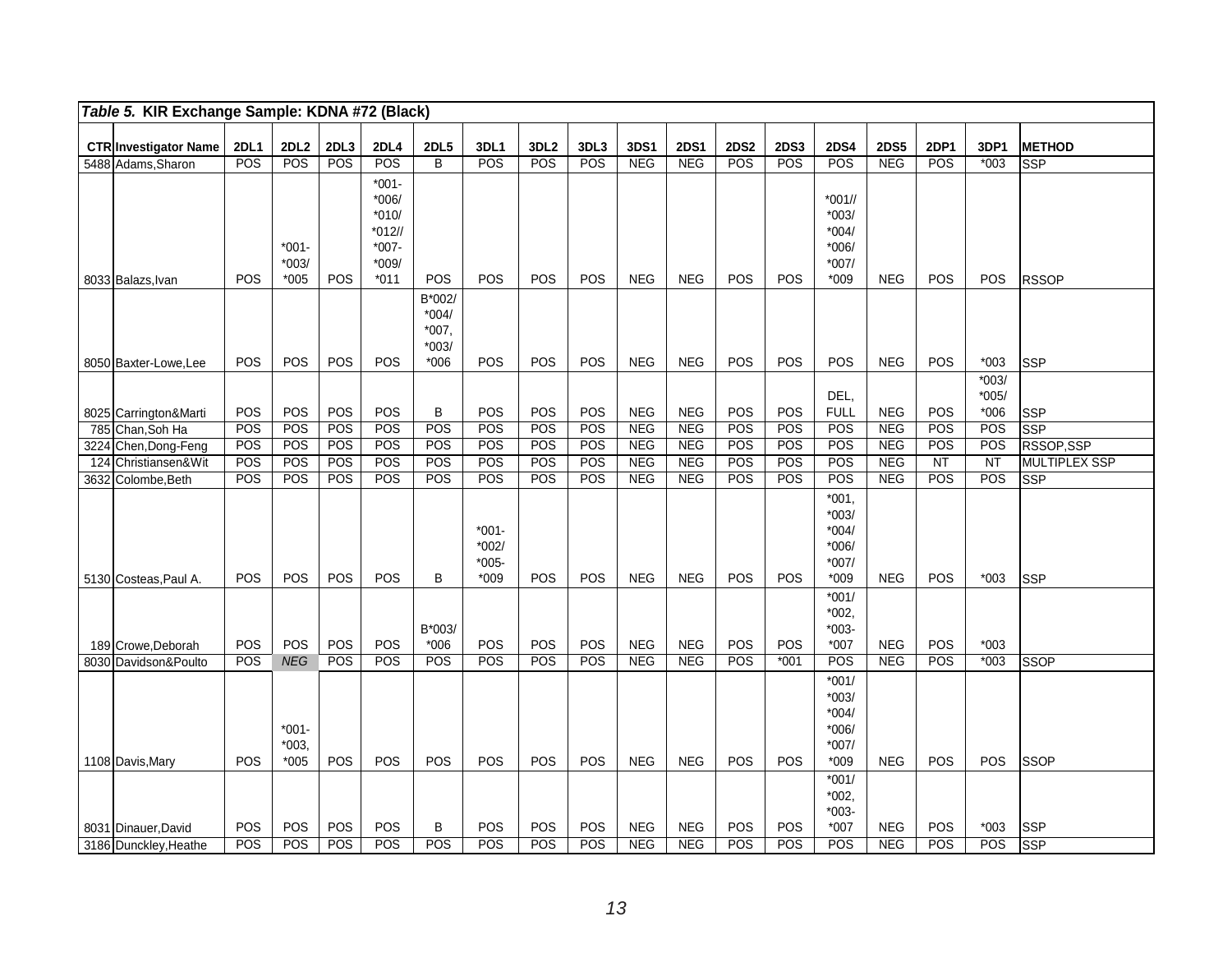| Table 5. KIR Exchange Sample: KDNA #72 (Black) |                   |                  |            |             |                       |            |                  |            |                          |                          |                   |             |                    |                          |                   |                   |                          |
|------------------------------------------------|-------------------|------------------|------------|-------------|-----------------------|------------|------------------|------------|--------------------------|--------------------------|-------------------|-------------|--------------------|--------------------------|-------------------|-------------------|--------------------------|
| <b>CTR Investigator Name</b>                   | <b>2DL1</b>       | 2DL <sub>2</sub> | 2DL3       | <b>2DL4</b> | <b>2DL5</b>           | 3DL1       | 3DL <sub>2</sub> | 3DL3       | 3DS1                     | <b>2DS1</b>              | <b>2DS2</b>       | <b>2DS3</b> | <b>2DS4</b>        | <b>2DS5</b>              | <b>2DP1</b>       | 3DP1              | <b>METHOD</b>            |
|                                                |                   |                  |            |             |                       |            |                  |            |                          |                          |                   |             | $*001/$            |                          |                   |                   |                          |
|                                                |                   |                  |            |             |                       |            |                  |            |                          |                          |                   |             | $*002.$            |                          |                   |                   |                          |
|                                                |                   |                  |            |             |                       |            |                  |            |                          |                          |                   |             | $*003/$            |                          |                   |                   |                          |
|                                                |                   |                  |            |             |                       |            |                  |            |                          |                          |                   |             | $*004/$            |                          |                   |                   |                          |
| 4251 Ellis, Thomas                             | POS               | <b>POS</b>       | POS        | POS         | B                     | <b>POS</b> | POS              | POS        | <b>NEG</b>               | <b>NEG</b>               | POS               | <b>POS</b>  | $*006/$<br>*007    | <b>NEG</b>               | POS               | $*003$            | <b>SSP</b>               |
|                                                |                   |                  |            |             |                       |            |                  |            |                          |                          |                   |             | $*001/$            |                          |                   |                   |                          |
|                                                |                   |                  |            |             |                       |            |                  |            |                          |                          |                   |             | $*002.$            |                          |                   |                   |                          |
|                                                |                   |                  |            |             |                       |            |                  |            |                          |                          |                   |             | $*003-$            |                          |                   |                   |                          |
| 8051 Endres& Wiltbank                          | POS               | POS              | POS        | POS         | B                     | POS        | <b>POS</b>       | POS        | <b>NEG</b>               | <b>NEG</b>               | POS               | POS         | *007               | <b>NEG</b>               | POS               | $*003$            | <b>SSP</b>               |
|                                                |                   |                  |            |             |                       |            |                  |            |                          |                          |                   |             | $*001.$            |                          |                   |                   |                          |
| 8038 Fernandez-Vina&<br>762 Fischer&Mayr       | POS<br>POS        | POS<br>POS       | POS<br>POS | POS<br>POS  | POS<br>B              | POS<br>POS | POS<br>POS       | POS<br>POS | <b>NEG</b><br>NEG        | <b>NEG</b><br><b>NEG</b> | POS<br><b>POS</b> | POS<br>POS  | $*004$<br>POS      | <b>NEG</b><br><b>NEG</b> | POS<br><b>POS</b> | POS<br>$*003$     | SSOP.SSP<br><b>SSP</b>   |
| 8026 Gardiner, Clair M.                        | $\overline{POS}$  | POS              | POS        | POS         | POS                   | POS        | POS              | POS        | <b>NEG</b>               | NEG                      | POS               | POS         | POS                | <b>NEG</b>               | POS               | POS               | <b>SSP</b>               |
| 8040 Gladman/Pellett                           | <b>POS</b>        | POS              | POS        | POS         | <b>POS</b>            | POS        | <b>POS</b>       | POS        | <b>NEG</b>               | <b>NEG</b>               | POS               | <b>POS</b>  | POS                | <b>NEG</b>               | <b>POS</b>        | <b>POS</b>        | <b>SSP</b>               |
|                                                |                   |                  |            |             |                       |            |                  |            |                          |                          |                   |             | $*001/$            |                          |                   |                   |                          |
|                                                |                   |                  |            |             |                       |            |                  |            |                          |                          |                   |             | $*002.$            |                          |                   |                   |                          |
|                                                |                   |                  |            |             |                       |            |                  |            |                          |                          |                   |             | $*003-$            |                          |                   |                   |                          |
| 4985 Graff,Ralph J.                            | POS               | POS              | POS        | POS         | В                     | <b>POS</b> | POS              | POS        | <b>NEG</b>               | <b>NEG</b>               | POS               | POS         | $*007$             | <b>NEG</b>               | <b>POS</b>        | $*003$            | <b>SSP</b>               |
|                                                |                   |                  |            |             |                       |            |                  |            |                          |                          |                   |             |                    |                          |                   | $*00301/$         |                          |
| 8041 Han, Hoon<br>1461 Hidajat, M.             | POS<br>POS        | POS<br>POS       | POS<br>POS | POS<br>POS  | POS<br>$\overline{B}$ | POS<br>POS | POS<br>POS       | POS<br>POS | <b>NEG</b><br>NEG        | <b>NEG</b><br><b>NEG</b> | POS<br>POS        | POS<br>POS  | POS<br>POS         | <b>NEG</b><br>NEG        | POS<br>POS        | *00302<br>$*003$  | <b>SSP</b><br><b>SSP</b> |
|                                                |                   |                  |            |             | B*002/                |            |                  |            |                          |                          |                   |             |                    |                          |                   |                   |                          |
|                                                |                   |                  |            |             | $*004/$               |            |                  |            |                          |                          |                   |             |                    |                          |                   |                   |                          |
| 615 Holdsworth, Rhon                           | POS               | POS              | POS        | POS         | $*007$                | POS        | POS              | POS        | <b>NEG</b>               | <b>NEG</b>               | POS               | POS         | POS                | <b>NEG</b>               | POS               | $*003$            | <b>SSP</b>               |
| 5000 Hsu, Susan H.                             | POS               | POS              | POS        | POS         | POS                   | POS        | POS              | POS        | <b>NEG</b>               | <b>NEG</b>               | POS               | POS         | POS                | <b>NEG</b>               | POS               | POS               | SSOP, SSP                |
| 2344 Hurley& Hartzman                          | POS               | POS              | POS        | <b>POS</b>  | POS                   | POS        | POS              | POS        | <b>NEG</b>               | <b>NEG</b>               | POS               | POS         | POS                | <b>NEG</b>               | POS               | POS               | <b>SSP</b>               |
| 4337 Kim, Tai-Gyu                              | POS<br><b>POS</b> | POS<br>POS       | POS<br>POS | POS<br>POS  | POS<br>POS            | POS<br>POS | POS<br>POS       | POS<br>POS | <b>NEG</b><br><b>NEG</b> | <b>NEG</b><br><b>NEG</b> | POS<br>POS        | POS<br>POS  | POS<br>POS         | <b>NEG</b><br><b>NEG</b> | POS<br>POS        | POS<br><b>POS</b> | <b>SSP</b><br><b>SSP</b> |
| 8037 Kotsch, Katja<br>836 KuKuruga, Debor      | POS               | POS              | POS        | POS         | POS                   | POS        | POS              | POS        | <b>NEG</b>               | <b>NEG</b>               | POS               | POS         | POS                | <b>NEG</b>               | <b>POS</b>        | POS               | <b>SSP</b>               |
|                                                |                   |                  |            |             |                       |            |                  |            |                          |                          |                   |             | DEL,               |                          |                   |                   |                          |
| 8046 Kusnierczyk, Piot                         | POS               | POS              | POS        | POS         | POS                   | POS        | POS              | POS        | <b>NEG</b>               | <b>NEG</b>               | POS               | POS         | <b>FULL</b>        | <b>NEG</b>               | <b>NT</b>         | <b>NT</b>         | <b>MULTIPLEX SSP</b>     |
| 278 Lee.Jar-How                                | POS               | POS              | POS        | POS         | POS                   | POS        | POS              | POS        | <b>NEG</b>               | <b>NEG</b>               | POS               | POS         | POS                | NEG                      | POS               | POS               | <b>RSSOP</b>             |
|                                                |                   |                  |            |             |                       |            |                  |            |                          |                          |                   |             | $*001.$            |                          |                   |                   |                          |
|                                                |                   |                  |            |             |                       |            |                  |            |                          |                          |                   |             | $*003/$            |                          |                   |                   |                          |
|                                                |                   |                  |            |             |                       |            |                  |            |                          |                          |                   |             | $*004/$            |                          |                   |                   |                          |
|                                                |                   |                  |            |             |                       |            |                  |            |                          |                          |                   |             | $*006/$<br>$*007/$ |                          |                   |                   |                          |
| 5142 Marsh, Steven                             | POS               | POS              | POS        | POS         | POS                   | <b>POS</b> | POS              | POS        | <b>NEG</b>               | <b>NEG</b>               | POS               | POS         | $*009$             | <b>NEG</b>               | <b>POS</b>        | $*003. -$         | <b>SSP</b>               |
| 733 Mytilineos, Joanni                         | <b>POS</b>        | POS              | POS        | POS         | <b>POS</b>            | POS        | POS              | POS        | <b>NEG</b>               | <b>NEG</b>               | POS               | POS         | POS                | <b>NEG</b>               | POS               | <b>POS</b>        | <b>SSP</b>               |
| 8039 Noreen, Harriet                           | POS               | POS              | POS        | POS         | POS                   | POS        | POS              | POS        | <b>NEG</b>               | <b>NEG</b>               | POS               | POS         | POS                | <b>NEG</b>               | POS               | POS               |                          |
| 8022 Olerup, Olle                              | POS               | POS              | POS        | POS         | POS                   | POS        | POS              | POS        | <b>NEG</b>               | <b>NEG</b>               | POS               | POS         | POS                | <b>NEG</b>               | POS               | POS               | <b>SSP</b>               |
| 3966 Permpikul&Vejba                           | POS               | POS              | POS        | POS         | POS                   | POS        | POS              | POS        | NEG                      | NEG                      | POS               | POS         | POS                | <b>NEG</b>               | POS               | POS               | <b>SSP</b>               |
| 16 Pidwell, Diane J.                           | <b>POS</b>        | POS              | POS        | <b>POS</b>  | B                     | <b>POS</b> | POS              | POS        | <b>NEG</b>               | <b>NEG</b>               | POS               | POS         | POS                | <b>NEG</b>               | <b>POS</b>        | POS               | RSSOP, SSP               |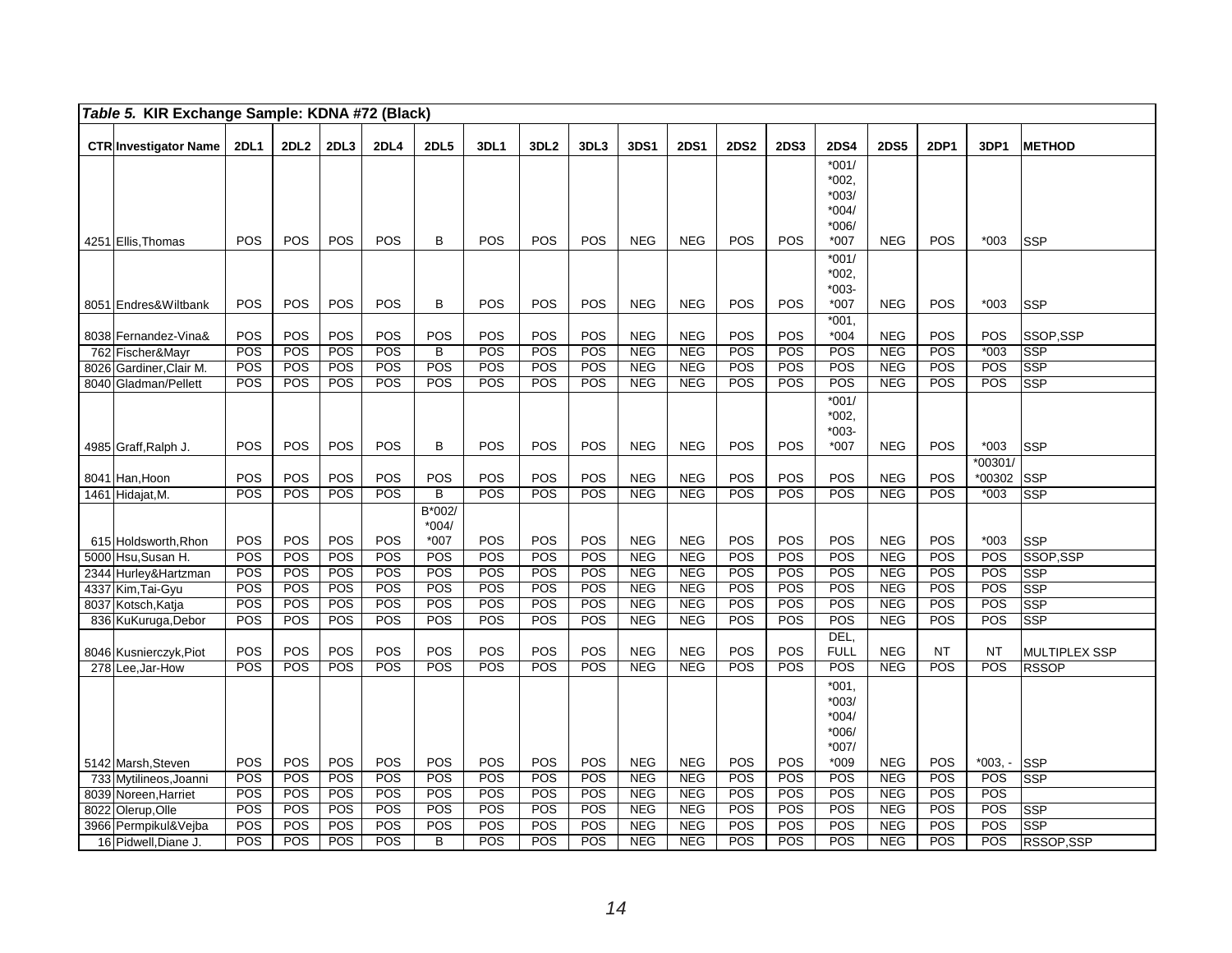| Table 5. KIR Exchange Sample: KDNA #72 (Black) |                              |                    |                    |                  |                    |                         |                  |                                |             |                    |                           |                    |                    |                    |                    |             |             |                          |
|------------------------------------------------|------------------------------|--------------------|--------------------|------------------|--------------------|-------------------------|------------------|--------------------------------|-------------|--------------------|---------------------------|--------------------|--------------------|--------------------|--------------------|-------------|-------------|--------------------------|
|                                                |                              |                    |                    |                  |                    |                         |                  |                                |             |                    |                           |                    |                    |                    |                    |             |             |                          |
|                                                | <b>CTR Investigator Name</b> | <b>2DL1</b><br>POS | <b>2DL2</b><br>POS | 2DL3<br>POS      | <b>2DL4</b><br>POS | <b>2DL5</b><br>POS      | 3DL1<br>POS      | 3DL <sub>2</sub><br><b>POS</b> | 3DL3<br>POS | 3DS1<br><b>NEG</b> | <b>2DS1</b><br><b>NEG</b> | <b>2DS2</b><br>POS | <b>2DS3</b><br>POS | <b>2DS4</b><br>POS | <b>2DS5</b><br>NEG | 2DP1<br>POS | 3DP1<br>POS | <b>METHOD</b>            |
|                                                | 3753 Reed&Rajalingam         |                    |                    |                  |                    |                         |                  |                                |             |                    |                           |                    |                    |                    |                    |             |             | <b>RSSOP, DUPLEX SSP</b> |
|                                                |                              |                    |                    |                  |                    |                         |                  |                                |             |                    |                           |                    |                    | $*001/$            |                    |             |             |                          |
|                                                |                              |                    |                    |                  |                    |                         |                  |                                |             |                    |                           |                    |                    | $*002,$<br>$*003-$ |                    |             |             |                          |
|                                                | 3798 Reinsmoen, Nanc         | <b>POS</b>         | <b>POS</b>         | POS              | POS                | B                       | POS              | POS                            | POS         | <b>NEG</b>         | <b>NEG</b>                | POS                | POS                | $*007$             | <b>NEG</b>         | POS         | $*003$      | SSOP.SSP                 |
|                                                | 1694 Sauer&Gottwald          | POS                | POS                | POS              | POS                | POS                     | POS              | POS                            | POS         | <b>NEG</b>         | <b>NEG</b>                | POS                | POS                | POS                | NEG                | POS         | POS         | SSP                      |
|                                                |                              |                    |                    |                  |                    |                         |                  |                                |             |                    |                           |                    |                    | $*001/$            |                    |             |             |                          |
|                                                |                              |                    |                    |                  |                    |                         |                  |                                |             |                    |                           |                    |                    | $*002,$            |                    |             |             |                          |
|                                                |                              |                    |                    |                  |                    |                         |                  |                                |             |                    |                           |                    |                    | $*003/$            |                    |             |             |                          |
|                                                |                              |                    |                    |                  |                    |                         |                  |                                |             |                    |                           |                    |                    | $*004/$            |                    |             |             |                          |
|                                                |                              |                    |                    |                  |                    |                         |                  |                                |             |                    |                           |                    |                    | $*006/$            |                    |             |             |                          |
|                                                | 3410 Schroeder, M.L.         | <b>POS</b>         | <b>POS</b>         | POS              | POS                | <b>POS</b>              | POS              | POS                            | POS         | <b>NEG</b>         | <b>NEG</b>                | <b>POS</b>         | POS                | $*007$             | <b>NEG</b>         | POS         | $*003$      | <b>SSP</b>               |
|                                                | 1426 Senitzer, David         | POS                | POS                | POS              | POS                | $B*002$                 | $*007$           | POS                            | POS         | <b>NEG</b>         | <b>NEG</b>                | POS                | POS                | <b>FULL</b>        | <b>NEG</b>         | POS         | POS         | MULTIPLEX SSP            |
|                                                |                              |                    |                    |                  |                    |                         |                  |                                |             |                    |                           |                    |                    | $*001 -$           |                    |             |             |                          |
|                                                | 740 Snider, Denis            | POS                | POS                | POS              | POS                | <b>NEG</b>              | POS              | POS                            | POS         | <b>NEG</b>         | <b>NEG</b>                | POS                | POS                | $*007$             | <b>NEG</b>         | POS         | $*003$      | <b>SSP</b>               |
|                                                | 702 Spannagl, Michae         | POS                | POS                | <b>NEG</b>       | POS                | B                       | POS              | POS                            | POS         | NEG                | <b>NEG</b>                | POS                | POS                | POS                | NEG                | POS         | POS         | SSP                      |
|                                                | 8032 Spyropoulou-Vla         | POS                | POS                | POS              | POS                | $\overline{\mathsf{B}}$ | $\overline{POS}$ | POS                            | POS         | NEG                | NEG                       | POS                | POS                | POS                | NEG                | POS         | $*003$      | SSP, SSOP                |
|                                                |                              |                    | $*001 -$           |                  |                    |                         |                  |                                |             |                    |                           |                    |                    |                    |                    |             |             |                          |
|                                                |                              |                    | $*003/$            |                  |                    | POS                     |                  |                                |             |                    |                           |                    |                    |                    |                    |             |             |                          |
|                                                | 746 Stamm, Luz               | <b>POS</b>         | $*005$             | POS              | POS                |                         | POS              | POS                            | POS         | <b>NEG</b>         | <b>NEG</b>                | POS                | POS                | POS                | <b>NEG</b>         | POS         | POS         | <b>RSSOP</b>             |
|                                                |                              |                    |                    |                  |                    |                         |                  |                                |             |                    |                           |                    |                    | $*001/$            |                    |             |             |                          |
|                                                |                              |                    |                    |                  | $*001-$            |                         |                  |                                |             |                    |                           |                    |                    | $*003/$<br>$*004/$ |                    |             |             |                          |
|                                                |                              |                    | $*001 -$           |                  | $*008/$            |                         |                  |                                |             |                    |                           |                    |                    | $*006/$            |                    |             | $*003/$     |                          |
|                                                |                              |                    | $*003/$            |                  | $*011/$            | B*002/                  |                  |                                |             |                    |                           |                    |                    | $*007/$            |                    |             | $*005/$     |                          |
|                                                | 769 Tavoularis.Sofia         | <b>POS</b>         | $*005$             | POS              | $*012$             | $*009$                  | POS              | POS                            | POS         | <b>NEG</b>         | <b>NEG</b>                | POS                | POS                | $*009$             | <b>NEG</b>         | POS         | $*006$      | SSOP.SSP                 |
|                                                | 230 Thoni, Deborah           | POS                | POS                | POS              | POS                | POS                     | POS              | POS                            | POS         | <b>NEG</b>         | <b>NEG</b>                | <b>POS</b>         | POS                | POS                | NEG                | POS         | POS         |                          |
|                                                |                              |                    |                    |                  |                    | B*002                   |                  |                                |             |                    |                           |                    |                    |                    |                    |             |             |                          |
|                                                |                              |                    |                    |                  |                    | $*004/$                 |                  |                                |             |                    |                           |                    |                    |                    |                    |             |             |                          |
|                                                |                              |                    |                    |                  |                    | $*006/$                 |                  |                                |             |                    |                           |                    |                    | $*001 -$           |                    |             |             |                          |
|                                                | 747 Tiercy, Jean-Marie       | <b>POS</b>         | <b>POS</b>         | POS              | <b>POS</b>         | $*007$                  | POS              | <b>POS</b>                     | POS         | <b>NEG</b>         | <b>NEG</b>                | POS                | <b>POS</b>         | $*007$             | <b>NEG</b>         | POS         | $*003$      | <b>SSP</b>               |
| 5451                                           | Tilanus, Marcel              | POS                | POS                | $\overline{POS}$ | $\overline{POS}$   | POS                     | POS              | POS                            | POS         | NEG                | NEG                       | POS                | POS                | $\overline{POS}$   | NEG                | POS         | POS         | <b>RSSOP</b>             |
| 4021                                           | Trachtenberg, Eliz           | POS                | POS                | POS              | POS                | POS                     | POS              | POS                            | POS         | <b>NEG</b>         | <b>NEG</b>                | POS                | POS                | POS                | NEG                | POS         | POS         | MALDI-TOF                |
|                                                |                              |                    |                    |                  |                    |                         |                  |                                |             |                    |                           |                    |                    | DEL,               |                    |             |             |                          |
|                                                | 8024 Trowsdale, John         | POS                | POS                | POS              | <b>NT</b>          | POS                     | POS              | <b>NT</b>                      | POS         | <b>NEG</b>         | <b>NEG</b>                | POS                | POS                | <b>FULL</b>        | <b>NEG</b>         | POS         | $*003$      | <b>SSP</b>               |
|                                                |                              |                    |                    |                  |                    |                         |                  |                                |             |                    |                           |                    |                    | $*001 -$           |                    |             |             |                          |
|                                                | 5462 Turner, E.V.            | POS                | POS                | POS              | POS                | B                       | POS              | <b>POS</b>                     | POS         | <b>NEG</b>         | <b>NEG</b>                | POS                | POS                | $*007$             | <b>NEG</b>         | POS         | $*003$      | SSOP,SSP                 |
|                                                |                              |                    |                    |                  |                    |                         |                  |                                |             |                    |                           |                    |                    | $*001/$            |                    |             |             |                          |
|                                                |                              |                    |                    |                  |                    |                         |                  |                                |             |                    |                           |                    |                    | $*002,$<br>$*003-$ |                    |             |             |                          |
|                                                | 8053 Tyan, Dolly             | <b>POS</b>         | <b>POS</b>         | <b>POS</b>       | POS                | B                       | POS              | POS                            | POS         | <b>NEG</b>         | <b>NEG</b>                | POS                | <b>POS</b>         | $*007$             | <b>NEG</b>         | POS         | $*003$      | <b>SSP</b>               |
|                                                | 8028 Uhrberg, Markus         | POS                | POS                | POS              | NT                 | POS                     | POS              | POS                            | NT          | <b>NEG</b>         | <b>NEG</b>                | POS                | POS                | POS                | <b>NEG</b>         | NT          | <b>NT</b>   | SSP                      |
|                                                | 3775 Vidan-Jeras, Blan       | POS                | POS                | POS              | POS                | B                       | POS              | POS                            | POS         | <b>NEG</b>         | <b>NEG</b>                | POS                | POS                | POS                | NEG                | POS         | $*003$      | SSP                      |